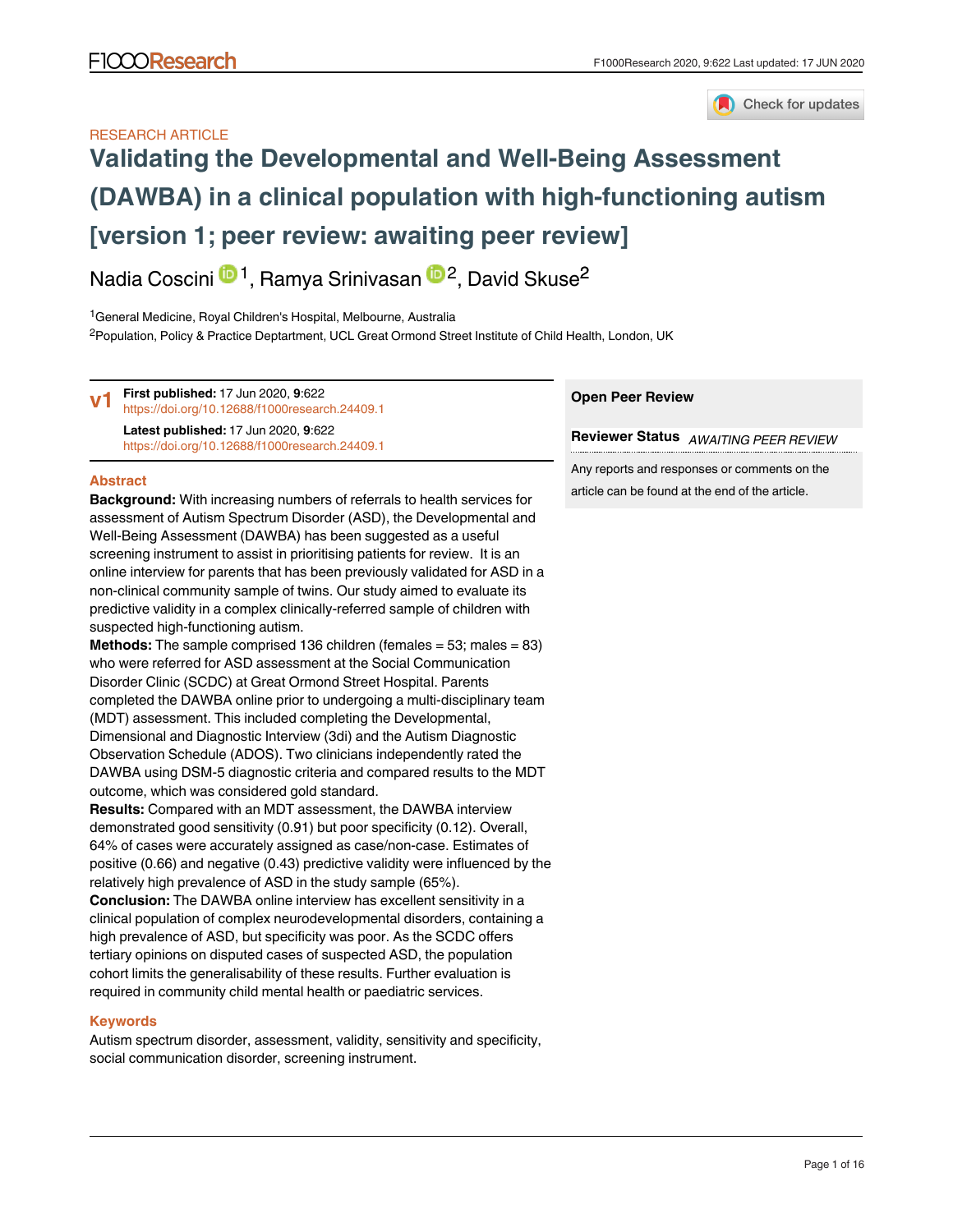This article is included in the [UCL Child Health](https://f1000research.com/gateways/uclchildhealth)



gateway.

**Corresponding author:** Nadia Coscini (nadia.coscini@gmail.com)

**Author roles: Coscini N**: Data Curation, Formal Analysis, Investigation, Methodology, Project Administration, Validation, Writing – Original Draft Preparation, Writing – Review & Editing; **Srinivasan R**: Data Curation, Formal Analysis, Methodology, Project Administration, Supervision, Validation, Writing – Review & Editing; **Skuse D**: Conceptualization, Data Curation, Supervision, Validation, Visualization, Writing – Review & Editing

**Competing interests:** No competing interests were disclosed.

**Grant information:** This work was supported by a Royal Children's Hospital Foundation Travelling Grant. *The funders had no role in study design, data collection and analysis, decision to publish, or preparation of the manuscript.*

**Copyright:** © 2020 Coscini N *et al*. This is an open access article distributed under the terms of the [Creative Commons Attribution License](http://creativecommons.org/licenses/by/4.0/), which permits unrestricted use, distribution, and reproduction in any medium, provided the original work is properly cited.

**How to cite this article:** Coscini N, Srinivasan R and Skuse D. **Validating the Developmental and Well-Being Assessment (DAWBA) in a clinical population with high-functioning autism [version 1; peer review: awaiting peer review]** F1000Research 2020, **9**:622 <https://doi.org/10.12688/f1000research.24409.1>

**First published:** 17 Jun 2020, **9**:622 <https://doi.org/10.12688/f1000research.24409.1>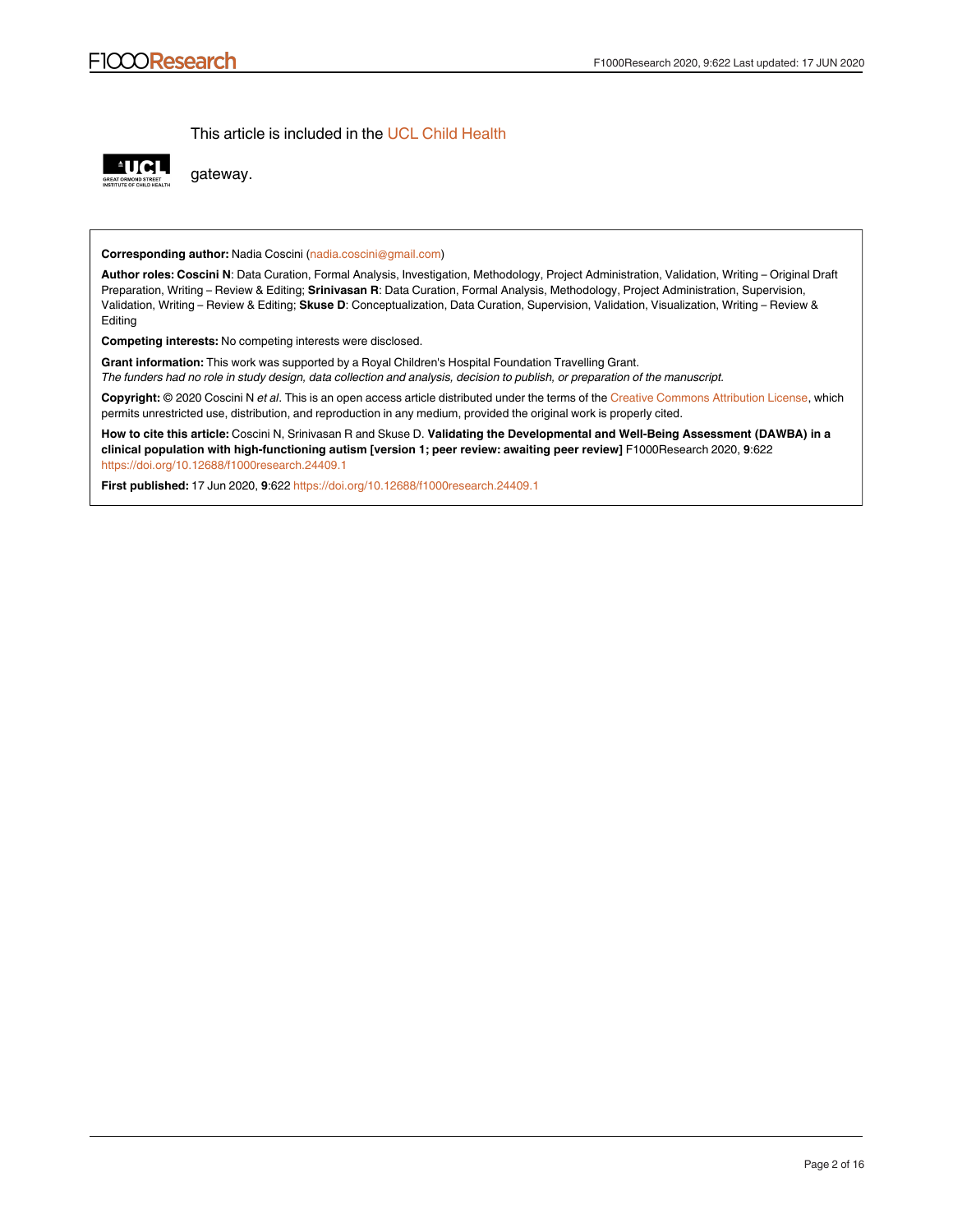## **Introduction**

#### Autism Spectrum Disorder

The Diagnostic and Statistical Manual  $(5<sup>th</sup>$  edition) describes Autism Spectrum Disorder (ASD) as a condition with social communication problems and patterns of repetitive behaviour or restricted interests ([American Psychiatric Association, 2013](#page-13-0)). The prevalence of autism in England is 1.3% based on figures from the United Kingdom Department for Education ([Department for Education \(UK\), 2017\)](#page-13-0). There have been increasing numbers of referrals for autism, with services receiving twice the previous number, but without the required resources with which to make assessments ([Dreaper, 2017](#page-13-0)). At an estimated cost of £800 per child per diagnostic assessment, service providers are under increasing pressure to assess and prioritise patients ([Galliver](#page-14-0) *et al*., 2017). With recognition of the benefits of earlier diagnosis, there has also been a focus on earlier recognition of ASD. A recent study has shown that in the UK, the median age for being diagnosed with ASD is 4.5 years, but despite strategies to try and reduce this, it has remained the same between 2004 and 2014 [\(Brett](#page-13-0) *et al*., [2016\)](#page-13-0). Therefore, there may be a benefit in screening potential cases of ASD in order to triage the need for further assessment. Application of a diagnostic tool prior to a multidisciplinary assessment in order to obtain a clinical history could also inform the diagnostic process and expedite the clinical evaluation.

## Comorbid disorders

There is a high prevalence of comorbid psychiatric disorders in children with ASD, with one study estimating this as up to 70% [\(Simonoff](#page-14-0) *et al*., 2008). Whilst there is a focus on earlier diagnosis of ASD, there is no corresponding emphasis on the diagnosis of comorbid disorders [\(Mannion & Leader, 2013](#page-14-0)). It is particularly important to recognise comorbidities because of the increased impact on functioning and quality of life for children diagnosed with ASD (Soke *et al*[., 2018\)](#page-14-0). Understanding comorbid disorders also has the potential to make the ASD diagnosis more accurate.

#### The diagnostic process

The best practice guidelines for diagnosing ASD recommend that a multi-disciplinary team (MDT) should undertake a thorough medical and developmental history, clinical examination and a semi-structured period of observation [\(NICE, 2011](#page-14-0)). The guidelines recommend the MDT should involve a paediatrician or psychiatrist, psychologist and speech pathologist and also suggest an autism assessment is helpful, but do not recommend any specific one ([NICE, 2011\)](#page-14-0). Frequently used tools include the Developmental, Dimensional and Diagnostic Interview (3di) (Skuse *et al*[., 2004\)](#page-14-0), the Autism Diagnostic Interview-Revised (ADI-R) (Lord *et al*[., 1994a\)](#page-14-0), and the Autism Diagnosis Observation Schedule (ADOS) ([Falkmer](#page-13-0) *et al*., 2013). These interviews can take between 1.5–3 hours to complete and can only be implemented with trained personnel (McEwan  $\&$ [Brinkmann, 2000](#page-14-0)). Due to the length of these assessments, they are useful as part of the MDT but not as potential screening instruments to determine which children are most at risk and should be prioritised for review.

## The need for a screening tool or diagnostic instrument

Before evaluating whether a screening tool may also have utility as a diagnostic instrument, it is useful to review its nature and function. The United Kingdom National Screening Committee defines it as a test that is applied in a systematic way to a specific population to identify people at risk in order to investigate further or prevent the disease in an individual who would not otherwise have looked for the disorder [\(The UK](#page-14-0) [National Screening Committee, 1998,](#page-14-0) in [Gilbert](#page-14-0) *et al*., 2001). In this situation, screening would not be for all children in the general population, but only for those about whom concerns have been raised about possible developmental problems, who are then subsequently referred for paediatric or psychiatric assessment. Fundamental values of a screening test were introduced by Wilson and Jungner in their seminal 1968 paper, which highlighted that it should be cheap, simple to administer, acceptable, reliable, valid and be able to be followed up appropriately ([Wilson & Jungner, 1968](#page-14-0)). There is a need for an assessment that is inexpensive to administer prior to being seen in clinic that can help clinicians identify individuals most at risk of ASD.

Since a screening test of ASD is likely to collect a large amount of data, this could also be utilised to its maximum capacity by integrating the results into a subsequent multi-disciplinary assessment. This would mean that a screening test could also be used as a diagnostic adjunct or instrument providing information to clinicians to assist them reaching a conclusion about whether an individual has autism. It may improve the efficiency of diagnosis by speeding up information-gathering since much of the relevant information would be collected prior to the diagnostic process. It may also support decision-making in difficult or unclear cases, and assist in gathering broader information about emotional and behavioural problems, helping to clarify the diagnosis when a specific presentation may be caused by different conditions.

The Developmental and Well-Being Assessment (DAWBA) may be useful in both these ways and its development was envisioned as such by its authors ([Goodman](#page-14-0) *et al*., 2000). It has already been used in epidemiological mental health surveys in the UK for young people ([Meltzer](#page-14-0) *et al*., 2000).

#### The Developmental and Wellbeing Assessment

The Developmental and Well-Being Assessment (DAWBA) is an instrument for caregivers to complete that helps identify possible psychiatric disorders ([Goodman](#page-14-0) *et al*., 2000). It is an interview that is completed online, which has been used in many research studies and all national UK studies looking at psychopathology in children and adolescents. The information gathered helps guide clinicians on areas of risk before the child attends clinic. It can be completed by multiple different informants including children over 11 years of age, their parents or main caregivers, and school teachers. The DAWBA has an incorporated diagnostic algorithm that can predict risk of psychiatric morbidity, and clinical raters can analyse the unstructured answers and synthesise information from the structured questions across the different disorder modules to refine the DAWBAgenerated diagnoses.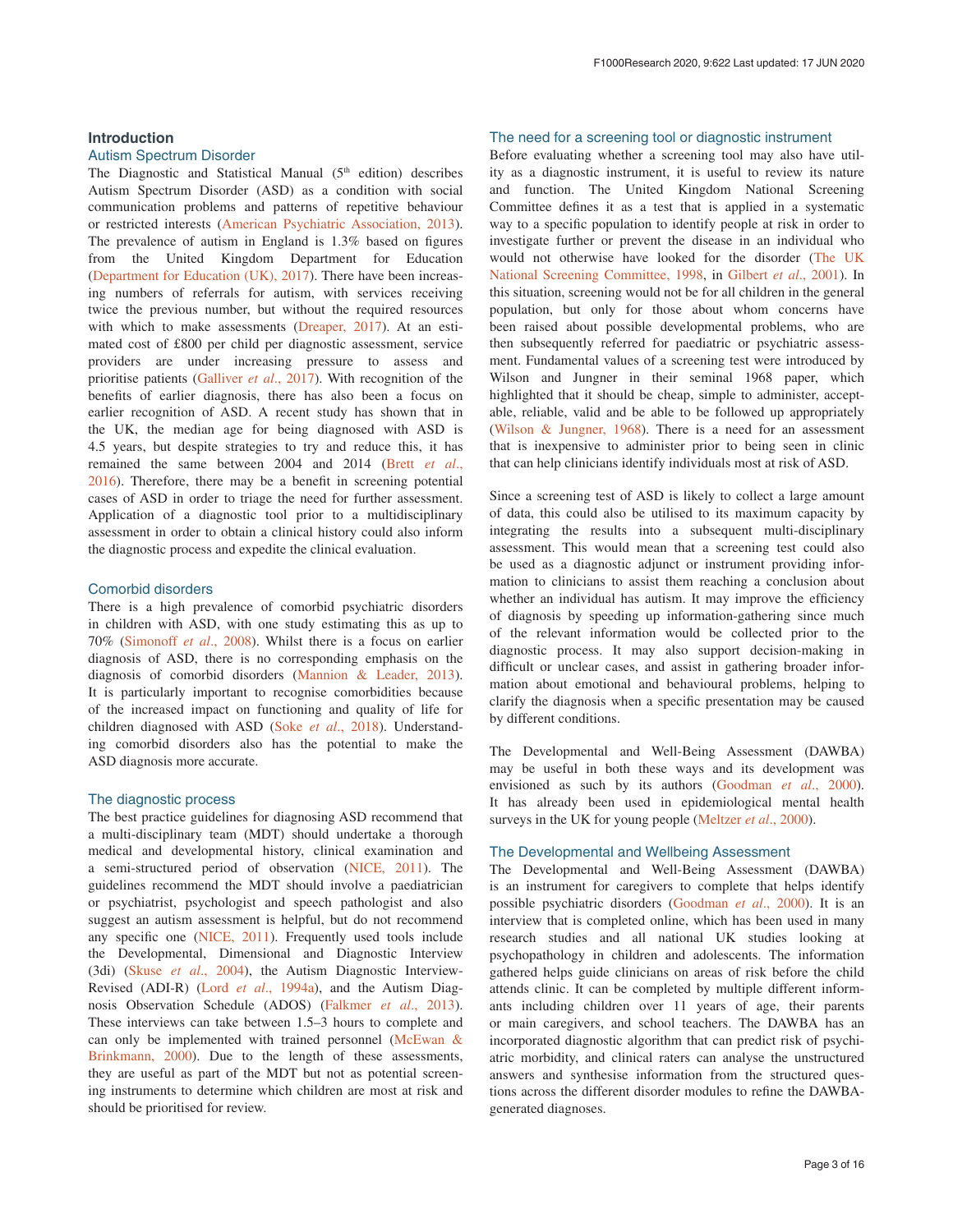Any screening or diagnostic tool should be able to be applied to cases that are difficult to diagnose in ASD, due to the spectrum of symptoms or the presence of other comorbidities. There are other questionnaires used by some services as a screening tool, but they focus only on ASD symptoms. The advantage of using the DAWBA, is that it covers a wide range of psychopathologies and can be completed online in the parents' own time. Furthermore, its need for review by a clinician means that it is not just a questionnaire relying on a statistical cut off, and context can be applied to interpreting the symptoms reported.

#### The DAWBA's validity

The initial validity study for the DAWBA was performed in both clinical and community samples. In the clinical sample of patients in a child and adolescent mental health clinic, there was strong agreement between the primary diagnosis yielded by the DAWBA and that of the clinical case notes. There was however, an increase in comorbid diagnoses made that were either only possible (not definitive) or completely absent in the case notes [\(Goodman](#page-14-0) *et al*., 2000). Within the community sample, the respondents reflected the expected diversity of clinical characteristics, and the DAWBA also found the expected difference in rates of diagnosis between a clinical and community sample [\(Goodman](#page-14-0) *et al*., 2000). There have been further studies that have validated the DAWBA, and it has also been used and validated in epidemiological studies ([Ford](#page-14-0) *et al*[., 2003;](#page-14-0) [Heiervang](#page-14-0) *et al*., 2007). Two studies found high values of agreement between the DAWBA and clinical diagnosis [\(Alyahri & Goodman, 2006;](#page-13-0) [Mullick & Goodman,](#page-14-0)  [2005\)](#page-14-0). Alyahri and Goodman compared the DAWBA and Strengths and Difficulties Questionnaire (SDQ) in a Yemeni population, including children in community psychiatric clinics, and found good agreement for internalising and externalising disorders ([Alyahri & Goodman, 2006](#page-13-0)). The other validation study used the Bangladeshi translation of the DAWBA in a cohort of 100 children who had mental health referrals. The DAWBA diagnoses demonstrated a high value of agreement compared with clinical diagnoses [\(Mullick & Goodman, 2005](#page-14-0)). Another study looked at how the DAWBA performed when used as an adjunct to clinical diagnosis in a Swiss population of children referred to an outpatient mental health service ([Aebi](#page-13-0) *et al*., [2012\)](#page-13-0). Of 270 consecutive new referrals, half of the clinicians were randomised to receive data from the DAWBA as well as the clinical rater diagnosis, while the other half did not [\(Aebi](#page-13-0) *et al*[., 2012\)](#page-13-0). Overall there was fair to moderate agreement for all diagnoses, whether clinicians received data or not.

Throughout these studies, inter-rater reliability between clinical raters has been reported to be consistently high [\(Aebi](#page-13-0) *et al*., [2012;](#page-13-0) [Fleitlich-Bilyk & Goodman, 2004](#page-14-0); Ford *et al*[., 2003](#page-14-0); [Heiervang](#page-14-0) *et al*., 2007).

## Validity of the DAWBA for ASD

In a 2016 study looking at participants from a national twin study, the DAWBA was used to assess possible ASD and demonstrated high sensitivity (0.86) and specificity (0.87) ([McEwen](#page-14-0) *et al*., 2016). This large population of twins was screened for ASD and parents completed the DAWBA interview. A small proportion of this group were then allocated into at-risk groups for ASD based on their DAWBA scores; high risk or low risk. Within these groups of predicted ASD and non-ASD, a subsample was followed up by an at-home visit by researchers completing a gold standard MDT ASD assessment, including the ADOS. As the sample in this study was communitybased, and assessed based on at-risk screening, the utility for the DAWBA in a clinical setting needs to be tested. Its ability to predict an ASD diagnosis needs to be validated in a clinically-referred sample.

## Aims and objectives

We propose comparing the outcomes of DAWBA- and MDT-diagnostic assessments for children who have been referred to a developmental clinic for concerns about ASD. If the DAWBA proves to have good predictive validity, then it may be useful as an efficient screening measure not only for ASD, but also for comorbid psychiatric disorders. This would allow clinicians and researchers to utilise the DAWBA with confidence. We expect, given the excellent history of inter-rater reliability, that the DAWBA will have good inter-rater reliability between clinical raters. Further to McEwan's study, we are keen to find out how sensitive and specific the DAWBA is in diagnosing ASD in a clinically complex referral group which in this study was the Social and Communication Disorder Clinic, which is discussed below. The DAWBA may be useful as a screening test before clinical assessment to highlight a possible risk of diagnosis, which could be used as part of diagnosing ASD. If the DAWBA is validated for ASD, it is also possible that service providers could utilise the interview as part of a triaging system to prioritise referrals for assessment.

#### **Methods**

#### Participants and procedures

*The Social Communication Disorder Clinic (SCDC) and the multi-disciplinary team (MDT) assessment.* The sample in this study included all individuals aged 4–18 years who were referred to the Social Communication Disorder Clinic (SCDC) at Great Ormond Street Hospital, and completed a DAWBA before a gold standard MDT ASD diagnostic assessment (n=136) between June 2014 and August 2017. Parents of children seen in the SCDC were asked to whether they were interested in participating in the Autism Families Study, using data collected for future research on autism spectrum disorders ([Great](#page-14-0) [Ormond Street Hospital for Children NHS, 2020\)](#page-14-0).

The SCDC is a tertiary specialist clinic, which focusses on providing an extensive and evidence-based multi-disciplinary assessment for children referred from local community clinics who are uncertain about a child's diagnosis of possible ASD. The SCDC implements the NICE guidelines for a gold standard MDT assessment for ASD, by incorporating a thorough patient medical history and examination, followed by a structured developmental interview (the 3di) and standardised observation (the ADOS). All prior assessments and reports are collated and reviewed by the MDT, and members of the team may also observe the child in school as part of the wrap-around approach to assess the child in all their environments. Parents of children referred to the clinic were asked to complete the DAWBA before their first appointment at the SCDC.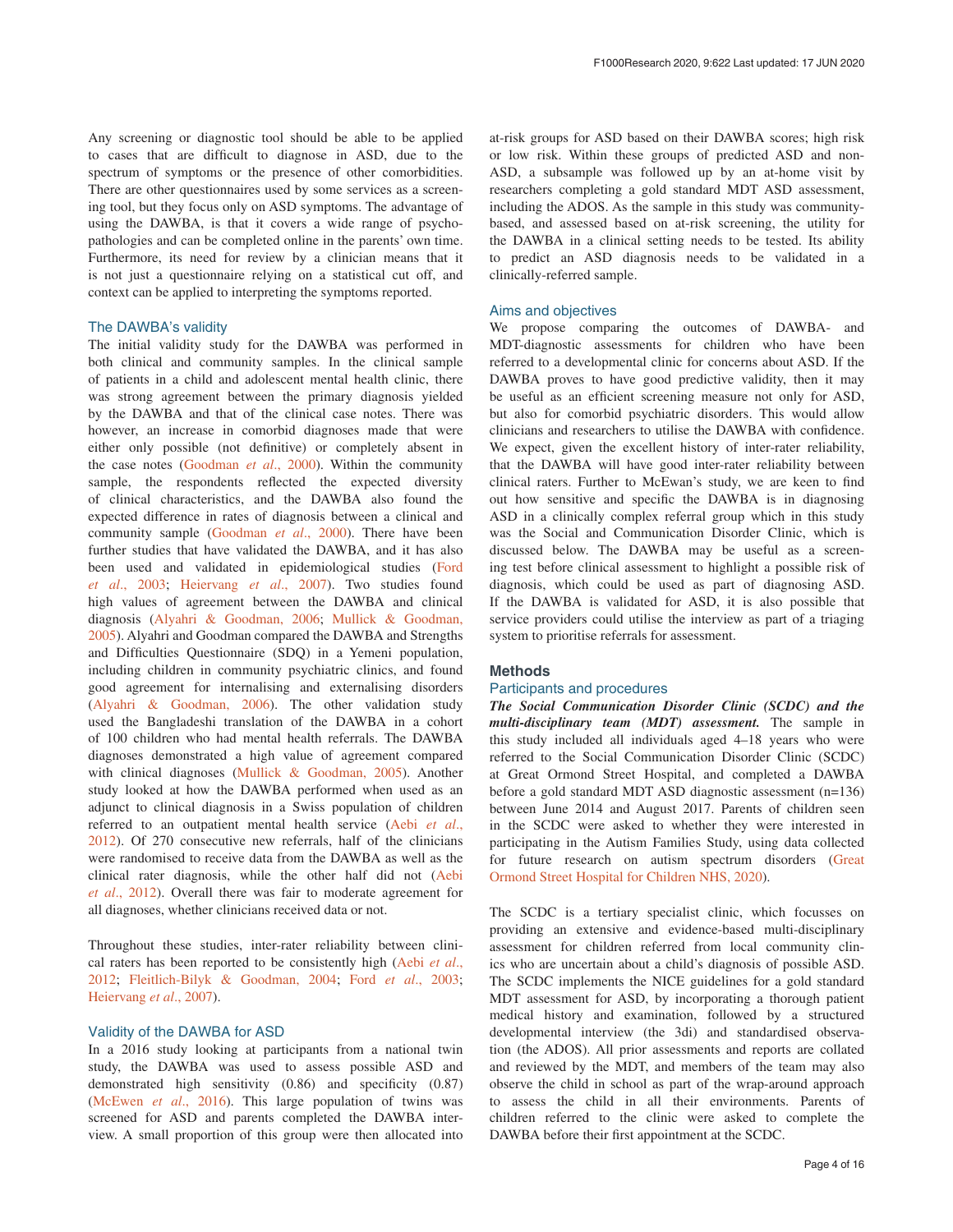As a tertiary referral clinic, the children referred to the SCDC are not a typical population of children referred for assessment of autism in general. All the children were referred for second opinions on previous autism assessments. Many of the children had been referred because health professionals were unsure about whether they met the full criteria for ASD due to a complex clinical presentation.

All cases were reviewed and data collected on the results of ADOS scores (overall and modules), 3di subscale scores, Strengths and Difficulties Questionnaire (SDQ) scores, DAWBA computer predicted probabilities, DAWBA consensus ratings, and final MDT diagnosis. We also collected demographic data including parental level of education and pathway of referral. Pathways to referral were divided into two categories: via a paediatrician or by local Child and Adolescent Mental Health Services (CAMHS). Information about parental education was categorised both by whether parents had completed high school or not (defined as A levels at 17–18 years of age in this United Kingdom cohort).

*Confidentiality and consent.* The standard protocol for confidentiality was followed according to the Data Protection Act 1998 (DPA) adopted by University College London and Great Ormond Street Hospital. Each child seen in clinic has details stored in a secure database that is only available to staff involved either with the clinic or approved research. Each DAWBA record has a unique de-identified number and records are not identifiable based on patient information. All families who were reviewed in the SCDC provided written informed consent to participate in future research through the Autism Families Study ([Great Ormond Street Hospital for Children NHS, 2020](#page-14-0)). Ethics approval was already in place as per the Autism Families Study (REC reference number is 06/Q0508/60 and R&D number is 08BS06).

#### Tool to be validated: The DAWBA

The DAWBA was completed by parents online or by trained research students who conducted the interview via phone and completed the online form. The DAWBA consists of a computer program using a structured interview format with extended answers that then uses an algorithm to predict psychiatric diagnoses. The first part of the DAWBA is the Strengths and Difficulties Questionnaire, which is further discussed in detail below. Respondents are then asked about symptoms of up to seventeen types of psychiatric diagnoses, including ASD. With these answers, the DAWBA's algorithm uses its calculated scores to generate a probability of diagnosis for each disorder. These computer-predicted probabilities are termed the "DAWBA bands".

DAWBA 'skip rules' were employed in order to gather more focused data in areas where the respondent gives a set number of positive responses. Respondents also provided full text answers to open-ended questions, providing further description to assist clinical raters in their interpretation.

*The Strengths and Difficulties Questionnaire.* An overall understanding of the social and emotional wellbeing of each

subject was measured using the Strengths and Difficulties Questionnaire (SDQ) section of the DAWBA. The SDQ is an interview that measures social and emotional difficulties by assessing the severity and impact of problems in five domains listed in order of assessment: emotional problems, conduct issues, hyperactivity, problems with peers, and prosocial behaviour. There are 20 questions on difficulties, and 5 questions on prosocial behaviour. Total difficulty scores were calculated by adding up the scores on the 20 items relating to difficulties. Respondents were able to select from 3 possibilities ranging from: "certainly true", "somewhat true" and "not true".

Total scores were reported in comparison to population norms generated by a survey of mental health in 5–15-year-old children in the United Kingdom ([Meltzer](#page-14-0) *et al*., 2003). These overall reports were classified as increasing in severity from "close to average", "slightly raised", "high" and "very high" for domains that looked at difficulties. Reverse order classification was used for prosocial problems with categories referred to as "close to average", "slightly lowered", "low" and "very low".

*The DAWBA predictability bands.* The algorithm within the DAWBA analysis tool was used to provide probabilities of various conditions including ASD. The probability was presented as one of six levels (numbered 0–5). Level 0 corresponds to less than 0.1% probability of the subject having the disorder. This continues with level 1 representing approximately 0.5% probability, level 2 being 3% probability, level 3 being 15%, level 4 being 50%, and level 5, greater than 70%.

*The DAWBA clinical-rater consensus diagnosis.* Using both the DAWBA-generated predictions and free text information provided by responders as part of their decision-making process, two independent clinical raters assessed the records for either a positive or negative ASD diagnosis. Diagnosis was informed by criteria as set out by the Diagnostic and Statistical Manual of Mental Disorders (5<sup>th</sup> edition; (American Psychiatric [Association, 2013](#page-13-0))). One assessor was a child psychiatrist who had previous experience as a DAWBA clinical rater. The second assessor was a paediatric clinician. Both the raters only had access to de-identified DAWBA records and were blind to the outcome of the MDT assessment. The clinical raters then met to discuss and compare the results and reached a Consensus diagnosis if there were any disagreements. In 15 cases where there was uncertainty about the Consensus diagnosis, a third senior clinical rater reviewed the cases to make a final diagnosis. The final DAWBA clinical rater diagnoses will be referred to as the Consensus diagnosis throughout the rest of this document.

#### Measures in the MDT diagnosis

As part of the gold standard MDT assessment completed by the SCDC, the cohort was assessed using the Developmental, Dimensional and Diagnostic Interview (3di) and the Autism Diagnostic Observation Schedule (ADOS).

*The Developmental, Dimensional and Diagnostic Interview (3di).* The 3di was administered by trained psychologists working as part of the SCDC team. The 3di is a interview based on parent-report which measures symptoms of ASD and associated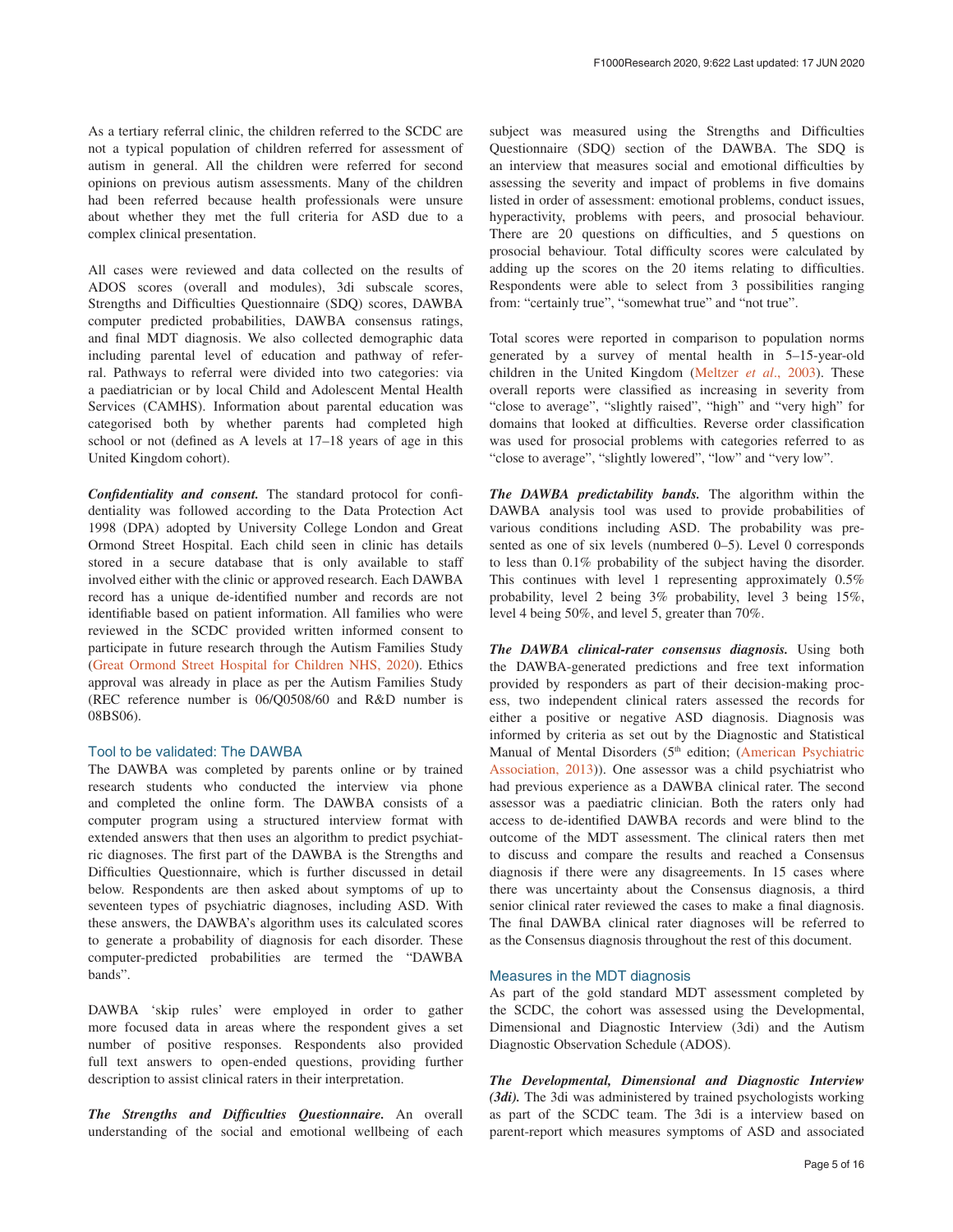comorbidities (Skuse *et al*[., 2004](#page-14-0)). The 3di asks questions about the child's sociodemographic information, developmental history and motor coordination which is entered into a computer program. Once the semi-structured interview is completed, the computer algorithm is able to immediately generate a short report. In total, there are 183 questions on sociodemographic details, motor and development history, 266 questions associated with ASD and 291 questions based on other mental disorders. Scores are generated based on the responses: 0 is given for no record of any symptoms, 1 is for small amount of evidence of asked-about behaviour, and 2 is for known or ongoing presence of the behaviour. Once the interviews were completed, the final scores were divided into three components representative of ASD: Reciprocal social interaction, Communication, and Repetitive and stereotyped patterns of behaviour. These scores were then used as equivalent ADI-Algorithm scores as discussed in the next section.

*The 3di scores and ADI-Algorithm.* The Autism Diagnostic Interview, Revised (ADI-R) is an interview that assesses the three domains impaired by ASD (social reciprocity, communication and restricted behaviours) and makes a diagnosis based on these three domains. The 3di was also modelled on these three domains and therefore subscale scores from the 3di can be used to calculate scores which are equivalent to the ADI-R ([Santosh](#page-14-0) *et al*., 2009). When these scores are derived from the 3di they are termed the ADI-Algorithm scores.

The 3di conducted at the SCDC produces scores that reflect possible impairment in one of the following domains; Social reciprocity, Communication and Restricted behaviours. As the 3di output score is consistent with an ADI-Algorithm score, all results from the 3di are henceforth referred to as the ADI-Algorithm. The ADI-Algorithm scores were analysed based on the three separate domains, and they were also grouped together to look at Social reciprocity and Communication and all three combined.

*The Autism Diagnostic Observation Schedule (ADOS).* The ADOS was administered by trained psychologists and allied health specialists working as part of the SCDC team. The ADOS is a semi-structured instrument that measures the observed behaviour of children for possible ASD, and two currently available and validated versions were used (ADOS and ADOS-2). The assessment uses four modules that look at the domains of play, imagination, social interaction and communication. There are four modules that can be used based on a child's level and each takes approximately 30 minutes to complete ([Lord](#page-14-0) *et al*., [2000\)](#page-14-0). There is a total score at the completion of the modules and these are based on the individual scores of the social and communication domains, and the sum of the play and imagination domains ([Oosterling](#page-14-0) *et al*., 2010). We identified a positive result on the ADOS if it diagnosed Autism. If the threshold showed a category of Autism Spectrum or no diagnostic features, we classified it as a negative result.

## Data analysis

Analysis was completed using data stored on Microsoft Excel and analysed with IBM SPSS Statistics 25.0 [\(IBM Corp, 2017](#page-14-0)). We investigated differences between groups using chi-square tests or two-sample *t*-tests and set levels of significance at 0.05. Characteristics of the sample considered the background demographics of the participants by generating a table looking at the number of children who received a diagnosis of ASD, their gender, level of maternal and paternal education, the referral pathway and the child's age in years.

The Cohen's kappa statistic was used to calculate the inter-rater reliability of the independent DAWBA clinical raters. The percentage of agreement was also measured for comparison.

The mean SDQ scores of the ASD and non-ASD groups were compared. These scores were then compared to mean scores in the general population. The mean score results for the ADOS and ADI-Algorithm were also compared between ASD and non-ASD groups. The ADI-Algorithm mean scores were divided into: Social reciprocity; Communication; Combined Social reciprocity and Communication scores; Restricted behaviours; and, Combined Social reciprocity, Communication and Restricted behaviours scores. Comparison between all the scores listed in the SDQ, ADOS and ADI-Algorithm were checked for significance using 2-sample t-tests.

The sensitivity, specificity and positive and negative predictive values of the Consensus diagnosis compared to the MDT diagnosis were calculated. The diagnostic results from the ADOS and ADI-Algorithm were also compared to the MDT diagnoses. We further compared the result of the Consensus diagnosis directly with the diagnostic results of the ADOS and ADI-Algorithm.

Finally, we were interested to examine the predictive validity of the DAWBA algorithm relative to the Consensus diagnoses. Therefore, we calculated the sensitivity, specificity, PPV and NPV of five predictability bands of the DAWBA for ASD diagnosis compared with the MDT results. We measured the accuracy of the DAWBA probability bands in predicting ASD against the MDT diagnosis using a receiver operating characteristic (ROC) curve.

#### **Results**

#### Sample characteristics

A total of 149 participants completed the DAWBA before attending the Social Communication Disorder Clinic at GOSH. Of those that completed the DAWBA and underwent a multidisciplinary team assessment, 13 were excluded due to an incomplete DAWBA. This is demonstrated in [Figure 1](#page-6-0).

A final total of 136 participant records were analysed. Of the total participants, 64% (87) were diagnosed by the MDT as having ASD. The mean age of the cohort was similar in both subgroups; 10.5 years for those with ASD compared to 10.4 for the non-ASD group. There was a similar rate of males diagnosed with ASD (59%) compared to those who were not diagnosed (65%). [Table 1](#page-6-0) lists the sample characteristics of the cohort. There was no evidence of any difference between the groups.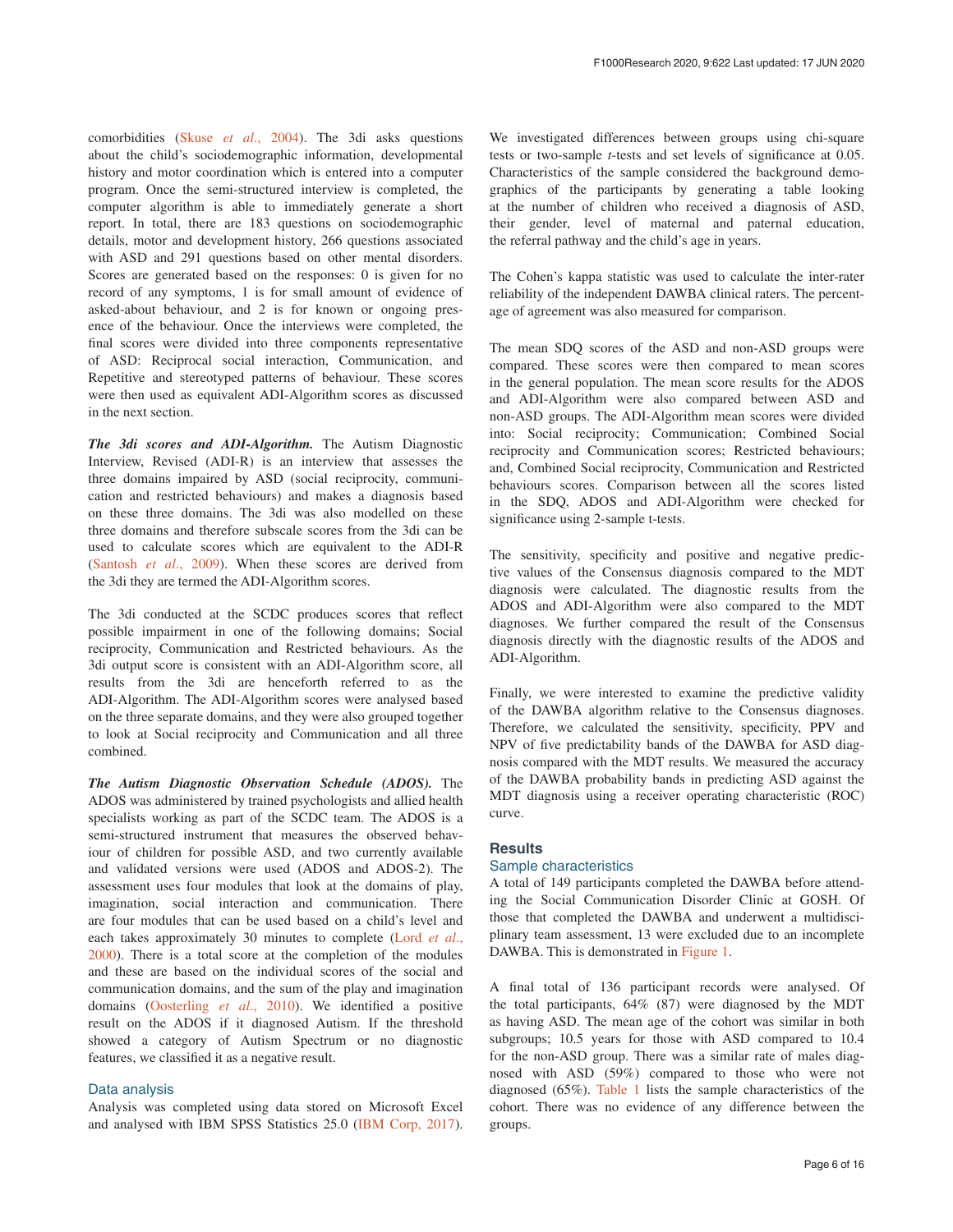<span id="page-6-0"></span>



|                                           | ASD $n$ $%$ | Non-ASD $n$ $(\%)$ | p value for difference |
|-------------------------------------------|-------------|--------------------|------------------------|
| Child gender, male                        | 51(59)      | 32(65)             | 0.47                   |
| Maternal education, completed high school | 55 (74)     | 36(86)             | 0.17                   |
| Paternal education, completed high school | 45 (71)     | 29(83)             | 0.23                   |
| Referred by paediatrician                 | 56 (64)     | 32(67)             | 0.85                   |
|                                           | M(SD)       | M(SD)              |                        |
| Child age in years                        | 10.5(3.4)   | 10.4(3.0)          | 0.83                   |
|                                           |             |                    |                        |
| Total number of children                  | 87          | 49                 |                        |

#### **Table 1. Sample characteristics.**

ASD, Autism Spectrum Disorder.

Parents of non-ASD children had a trend towards slightly higher level of education compared to parents of children diagnosed with ASD. 85% of those without ASD had a mother who competed higher education compared to 75% those with ASD. Similarly, 82% of those assessed as non-ASD had fathers who completed A levels compared to 72% who were diagnosed with ASD. The referral pathway for both groups was also quite similar. 63% of children with ASD were referred to the SCDC by their paediatrician compared to 67% in the non-ASD group. The rest were referred by a Child and Adolescent Mental Health Services (CAMHS) clinician.

#### The Strengths and Difficulties Questionnaire

The SDQ mean scores demonstrate the difference between the populations. As seen in [Table 2](#page-7-0), the mean scores for each section between the ASD and non-ASD groups are similar. There was evidence for a difference in degree of conduct problems (CP) between those who were diagnosed with ASD and those who were not (Mean CP subscale score – ASD: 3.8, SD 2.0, 95% CI 3.3–4.2; Non-ASD: 5.0, SD 2.6, 95% CI 4.3–5.8;  $p = <0.01$ ). There was no evidence of difference on any of the other SDQ subscales between the two groups.

SDQ scores can be represented categorically based on previously published cut-offs ([Goodman, 2018\)](#page-14-0). [Table 3](#page-7-0) visually represents the categorical values of the mean scores in both groups compared to the population norm.

## ADOS mean scores

[Table 4](#page-7-0) demonstrates the mean score for the ADOS between the ASD and non-ASD groups. There was strong evidence for a difference in the total ADOS score between those who were diagnosed with ASD and those who were not (Mean ADOS score – ASD: 12.1, SD 6.2, 95% CI 10.8–13.5; Non-ASD: 6.0, SD 4.5, 95% CI 4.5–7.4; p= < 0.01).

## ADI-Algorithm mean scores

[Table 5](#page-7-0) demonstrates the mean scores for the ADI-Algorithm between the ASD and non-ASD groups. There was strong evidence for a difference in the Restricted behaviours scale score between those who were diagnosed with ASD and those who were not (Mean Restricted behaviours score – ASD: 4.8, SD 2.4, 95% CI 4.3–5.3; Non-ASD: 3.5, SD 2.1, 95% CI 2.9–4.2 p= 0.003). There was no evidence of difference on the other domain scores between the two groups.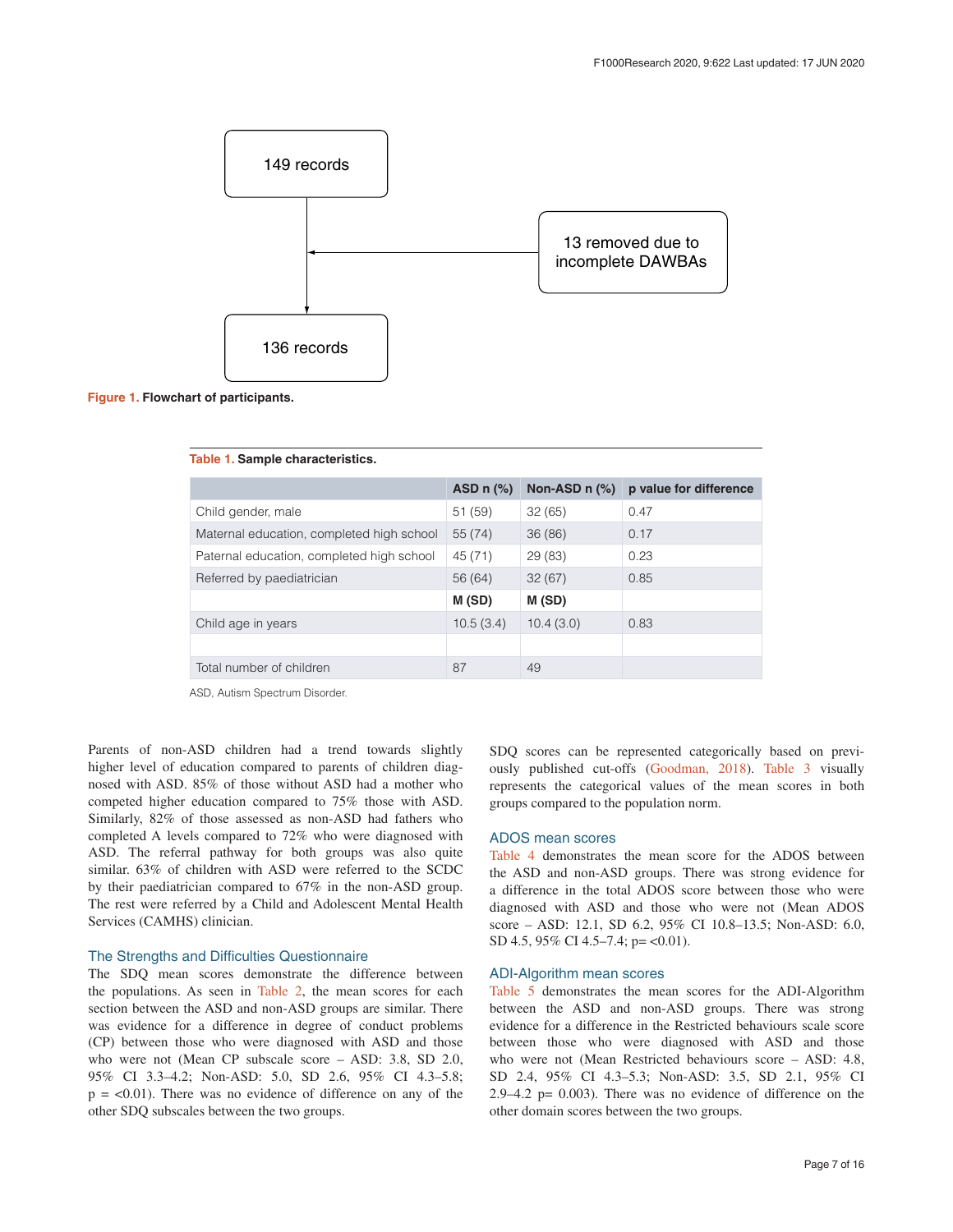|                           |            | <b>Scores</b> |                | p value ASD vs<br><b>Non-ASD</b> | <b>UK National</b><br><b>Norm</b> |          |
|---------------------------|------------|---------------|----------------|----------------------------------|-----------------------------------|----------|
| <b>Domain</b>             | <b>ASD</b> |               | <b>Non-ASD</b> |                                  |                                   |          |
|                           | M(SD)      | 95% CI        | M(SD)          | 95% CI                           |                                   | M(SD)    |
| <b>Total difficulties</b> | 22.5(6.5)  | $21.2 - 23.9$ | 23.7(6.1)      | $21.9 - 25.5$                    | 0.28                              | 8.4(5.8) |
| Emotional symptoms        | 6.0(2.8)   | $5.4 - 6.6$   | 6.3(2.7)       | $5.5 - 7.0$                      | 0.63                              | 1.9(2.0) |
| Conduct problems          | 3.8(2.0)   | $3.3 - 4.2$   | 5.0(2.6)       | $4.3 - 5.8$                      | $< 0.01*$                         | 1.6(1.7) |
| <b>Hyperactivity</b>      | 7.4(2.3)   | $7.0 - 7.9$   | 7.9(2.1)       | $7.2 - 8.5$                      | 0.31                              | 3.5(2.6) |
| Peer problems             | 5.3(2.5)   | $4.8 - 5.8$   | 4.5(2.5)       | $3.8 - 5.3$                      | 0.14                              | 1.5(1.7) |
| Prosocial                 | 5.0(2.6)   | $4.4 - 5.5$   | 4.7(2.1)       | $4.1 - 5.3$                      | 0.60                              | 8.6(1.6) |

#### <span id="page-7-0"></span>**Table 2. Mean scores of the Strengths and Difficulties Questionnaire.**

Norms provided by [\(Meltzer](#page-14-0) *et al*., 2000). ASD, Autism Spectrum Disorder.

# **Table 3. Strengths and Difficulties Categories.**

| <b>Domain</b>      | Category               |                 |                        |  |  |  |  |
|--------------------|------------------------|-----------------|------------------------|--|--|--|--|
|                    | <b>ASD</b>             | <b>Non-ASD</b>  | <b>Population norm</b> |  |  |  |  |
| Total difficulties | Very high              | Very high       | Close to average       |  |  |  |  |
| Emotional symptoms | <b>High</b>            | High            | Close to average       |  |  |  |  |
| Conduct problems   | <b>Slightly raised</b> | High            | Close to average       |  |  |  |  |
| Hyperactivity      | <b>High</b>            | High            | Close to average       |  |  |  |  |
| Peer problems      | Very high              | High            | Close to average       |  |  |  |  |
| Prosocial          | Very low               | <b>Very low</b> | Close to average       |  |  |  |  |

Blue, close to average; yellow, slightly raised/slightly lowered; orange, high/low; red, very high/very low. ASD, Autism Spectrum Disorder.

## **Table 4. Statistics of ADOS in the Autism Spectrum Disorder (ASD) and non-ASD groups.**

|                                                                                      |       | ASD    | <b>Non-ASD</b> |        | p value for difference |
|--------------------------------------------------------------------------------------|-------|--------|----------------|--------|------------------------|
| <b>Score</b>                                                                         | M(SD) | 95% CI | M (SD)         | 95% CI |                        |
| Total ADOS Score   12.1 (6.2)   10.8–13.5   6.0 (4.5)   4.5–7.4   <0.01 <sup>*</sup> |       |        |                |        |                        |

# **Table 5. Statistics for ADI-Algorithm in the Autism Spectrum Disorder (ASD) and non-ASD groups.**

| <b>Domain Score</b>                                                                                           | <b>ASD</b> |               | <b>Non-ASD</b> | p value for   |            |
|---------------------------------------------------------------------------------------------------------------|------------|---------------|----------------|---------------|------------|
|                                                                                                               | M(SD)      | 95% CI        | M(SD)          | 95% CI        | difference |
| Social reciprocity                                                                                            | 14.0(6.4)  | $12.6 - 15.4$ | 12.0(6.3)      | $10.1 - 13.8$ | 0.48       |
| Communication                                                                                                 | 11.7(6.2)  | $10.4 - 13.0$ | 12.3(4.4)      | $11.0 - 13.6$ | 0.66       |
| <b>Combined Social Reciprocity</b><br>and Communication scores                                                | 25.7(10.4) | $23.5 - 27.9$ | 24.1(8.8)      | $21.5 - 26.7$ | 0.71       |
| Restricted behaviours                                                                                         | 4.8(2.4)   | $4.3 - 5.3$   | 3.5(2.1)       | $2.9 - 4.2$   | $< 0.01*$  |
| <b>Total ADI-Algorithm Score</b><br>(Combined Social reciprocity,<br>Communication and Restricted behaviours) | 30.5(11.2) | $28.1 - 32.9$ | 27.6(9.9)      | $24.6 - 30.1$ | 0.11       |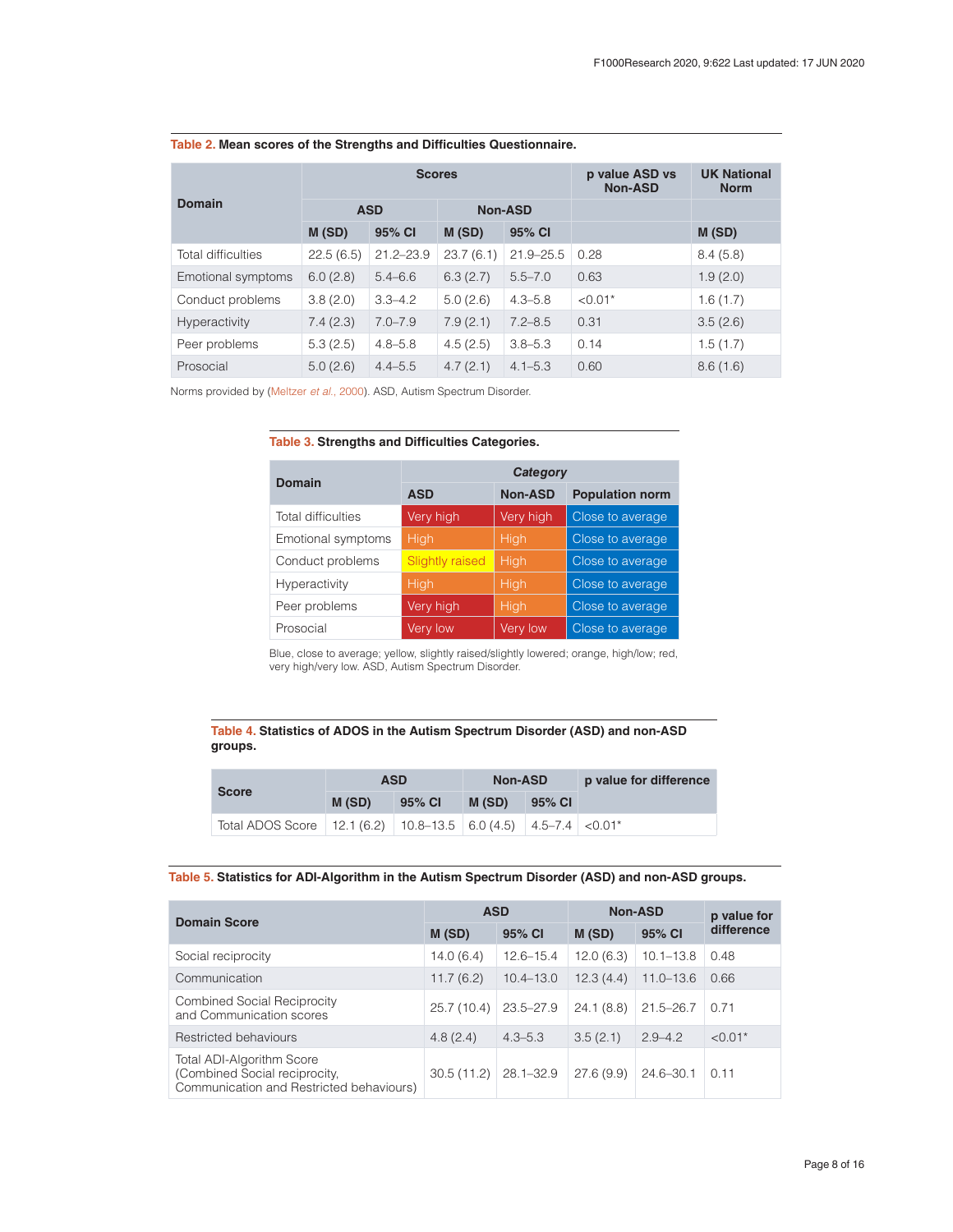#### Results of DAWBA Consensus rating

Out of 136 clinical ratings of the DAWBA, 119 (87.5%) had initial agreement. A further two reached Consensus between the two clinical raters. The remaining 15 reached Consensus together with a third clinical rater.

#### Level of agreement and inter-rater reliability

As discussed above, there was an 87.5% rate of agreement between diagnoses. The inter-rater reliability for the DAWBAs assessed by clinical raters in the SCDC cohort was poor (Cohen's kappa = 0.43). Before completing the SCDC clinicalrating of the DAWBAs, the authors independently reviewed 308 DAWBA records of a different clinical group with excellent results for inter-rater reliability for ASD (Cohen's kappa = 0.83) ([IMAGINE ID Study, 2018](#page-14-0)).

## Validity results for DAWBA and other tests compared to MDT diagnoses

When comparing the Consensus diagnoses with the MDT diagnoses, the DAWBA showed a sensitivity of 0.91 and a specificity of 0.12. The Positive Predictive Value (PPV) was 0.66 while the Negative Predictive Value (NPV) of the Consensus diagnoses was 0.43 (Table 6).

Table 7 also shows the results for the face-to-face assessments. This result for the ADOS assessment showed a sensitivity of 0.67 and specificity of 0.78, while the PPV was 0.86 and the

NPV 0.53. The ADI-Algorithm showed a sensitivity of 0.53 and specificity of 0.54 when compared with the MDT diagnoses. PPV was 0.69 and NPV 0.38. We also compared it with where just the Social reciprocity and Communication scales met ADI-Algorithm criteria for ASD, which showed a sensitivity of 0.34 and a specificity of 0.63. The PPV was 0.63 and NPV 0.34.

## Comparing validity for Consensus diagnosis with ADOS and ADI-Algorithm

We then assessed the validity of the Consensus diagnosis when using the ADOS and ADI-R assessments as the reference standard for diagnosis. The results show a similar pattern to when Consensus is compared to MDT diagnosis with sensitivity and low specificity as per Table 8.

**Table 6. Results of DAWBA Consensus rating compared to multi-disciplinary team (MDT) diagnosis.**

|                             | <b>MDT diagnosis</b> |             |       |  |  |  |
|-----------------------------|----------------------|-------------|-------|--|--|--|
| Consensus diagnosis ASD (n) |                      | Non-ASD (n) | Total |  |  |  |
| ASD (n)                     | 79                   | 43          | 122   |  |  |  |
| No ASD (n)                  | 8                    | 6           | 14    |  |  |  |
| Total                       | 87                   | 49          | 136   |  |  |  |

ASD, Autism Spectrum Disorder.

**Table 7. Validity results for Consensus diagnosis compared to multi-disciplinary team (MDT) diagnosis, ADOS and ADI-Algorithm diagnostic results.**

| <b>DAWBA results compared to MDT Diagnosis</b>                                                       |                    |                    |            |            |                                  |  |  |  |  |
|------------------------------------------------------------------------------------------------------|--------------------|--------------------|------------|------------|----------------------------------|--|--|--|--|
| <b>DAWBA</b> result                                                                                  | <b>Sensitivity</b> | <b>Specificity</b> | <b>PPV</b> | <b>NPV</b> | <b>Correctly</b><br>classified % |  |  |  |  |
| DAWBA Consensus rating                                                                               | 0.91               | 0.12               | 0.66       | 0.43       | 63                               |  |  |  |  |
| Autism interview results compared to MDT Diagnosis                                                   |                    |                    |            |            |                                  |  |  |  |  |
| <b>ADOS</b>                                                                                          | 0.67               | 0.78               | 0.86       | 0.53       | 70                               |  |  |  |  |
| Meets ADI-Algorithm criteria on Social reciprocity and<br>Communication scales                       | 0.34               | 0.63               | 0.63       | 0.34       | 44                               |  |  |  |  |
| Meets ADI-Algorithm criteria on Social reciprocity,<br>Communication and Repetitive behaviour scales | 0.53               | 0.54               | 0.69       | 0.38       | 54                               |  |  |  |  |

## **Table 8. Consensus Diagnosis compared with ADOS and ADI-Algorithm diagnostic results.**

| <b>Test result</b>                                                                                   | <b>Sensitivity</b> | <b>Specificity</b> | <b>PPV</b> | <b>NPV</b> | <b>Correctly</b><br>classified % |
|------------------------------------------------------------------------------------------------------|--------------------|--------------------|------------|------------|----------------------------------|
| <b>ADOS</b>                                                                                          | 0.94               | 0.15               | 0.54       | 0.96       | 55                               |
| Meets ADI-Algorithm criteria on Social reciprocity<br>and Communication scales                       | 0.93               | 0.12               | O 52       | 062        | 53                               |
| Meets ADI-Algorithm criteria on Social reciprocity,<br>Communication and Repetitive behaviour scales | 0.85               | 0.07               | 0.33       | 0.46       | 34                               |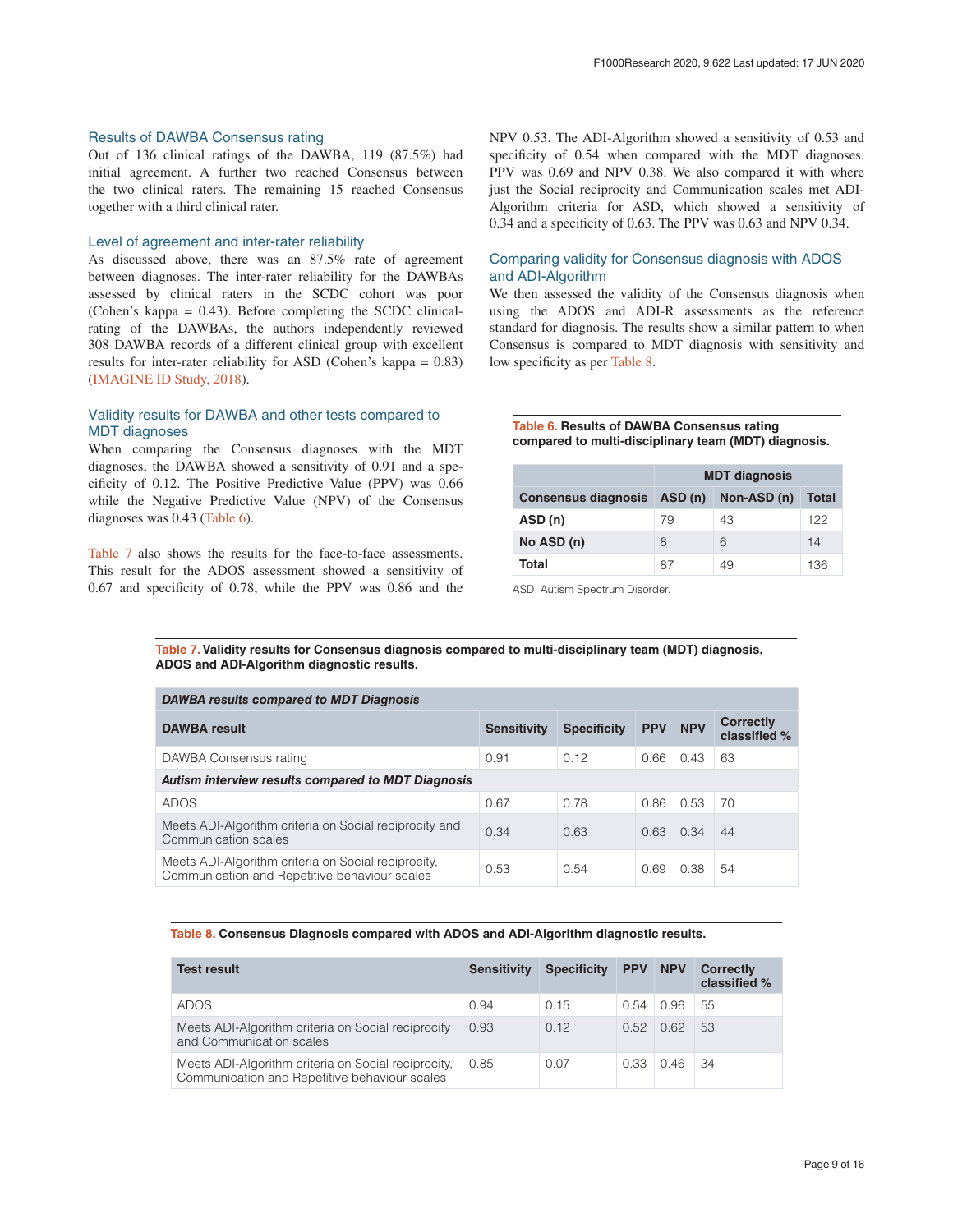# Comparing Validity for DAWBA prediction bands compared to MDT diagnosis

Table 9 demonstrates the sensitivity and specificity of the DAWBA prediction bands for an ASD diagnosis relative to MDT diagnosis. There were five possible cut-off levels for a positive result. As expected, sensitivity increased as the cut-off was reduced but was never higher than 0.76. The specificity decreased from 0.94 at the highest cut-off to 0.29 at the lowest. Figure 2 demonstrates the distribution of ASD and non-ASD cases within each prediction band.

#### ROC curve – MDT diagnosis vs DAWBA probability bands

An ROC curve was generated to compare the DAWBA probability bands with the MDT ASD diagnosis. [Figure 3](#page-10-0) demonstrates that the area under the curve was not significant  $(AUC = 0.58, 95\% CI = 0.5-0.7).$ 

# **Discussion**

## Excellent sensitivity, poor specificity

This study found that the DAWBA Consensus diagnosis was accurate in 64% of diagnoses compared to the gold standard MDT. It had good sensitivity (91%) but poor specificity (12%). These findings were unexpected. Based on previous studies, we had anticipated that there would be high sensitivity and specificity in diagnosing ASD. We suspect that the difference between the previous studies and these results relates to the unique quality of our sample population. Due to the DAWBA's previously documented ability to differentiate autism from non-autism in a community twin sample, we expected that it would perform similarly well in discriminating autism from non-autism in a more complex clinical group referred for assessment. Unfortunately, the complexity of our sample has resulted in the DAWBA performing with poorer specificity

**Table 9. Classification statistics for DAWBA prediction bands compared to multi-disciplinary team (MDT) diagnosis.**

| Computer-generated predictability bands    |                   |                                       |                          |                          |                          |                          |                          |                           |
|--------------------------------------------|-------------------|---------------------------------------|--------------------------|--------------------------|--------------------------|--------------------------|--------------------------|---------------------------|
| <b>Positive when</b><br>using this cut-off | Number in<br>band | <b>Cumulative</b><br><b>Frequency</b> | With<br>ASD <sup>*</sup> | Sn                       | Sp                       | <b>PPV</b>               | <b>NPV</b>               | % Correctly<br>classified |
| $High (70% +)$                             | 14                | 14                                    | 11                       | 0.13                     | 0.94                     | 0.79                     | 0.38                     | 42                        |
| Moderate $(-50%)$                          | 20                | 34                                    | 26                       | 0.30                     | 0.84                     | 0.76                     | 0.40                     | 49                        |
| Low $(-15%)$                               | 28                | 62                                    | 44                       | 0.51                     | 0.63                     | 0.71                     | 0.42                     | 55                        |
| Low $(-3%)$                                | 39                | 101                                   | 66                       | 0.76                     | 0.29                     | 0.65                     | 0.40                     | 59                        |
| Low $(0.5%)$                               | $\Omega$          | 101                                   | 66                       | $\overline{\phantom{a}}$ | $\overline{\phantom{a}}$ | $\overline{\phantom{a}}$ | $\overline{\phantom{a}}$ | $\overline{\phantom{a}}$  |
| Very low $(< 0.1\%)$                       | 35                | 136                                   | 87                       | 1.00                     | 0.00                     | 0.64                     | 0.00                     | 64                        |

\* according to MDT diagnosis. ASD, Autism Spectrum Disorder.



MDT diagnosis ASD MDT diagnosis No ASD

**Figure 2. Distribution of DAWBA prediction bands and MDT diagnosis.** MDT, multi-disciplinary team; ASD, Autism Spectrum Disorder.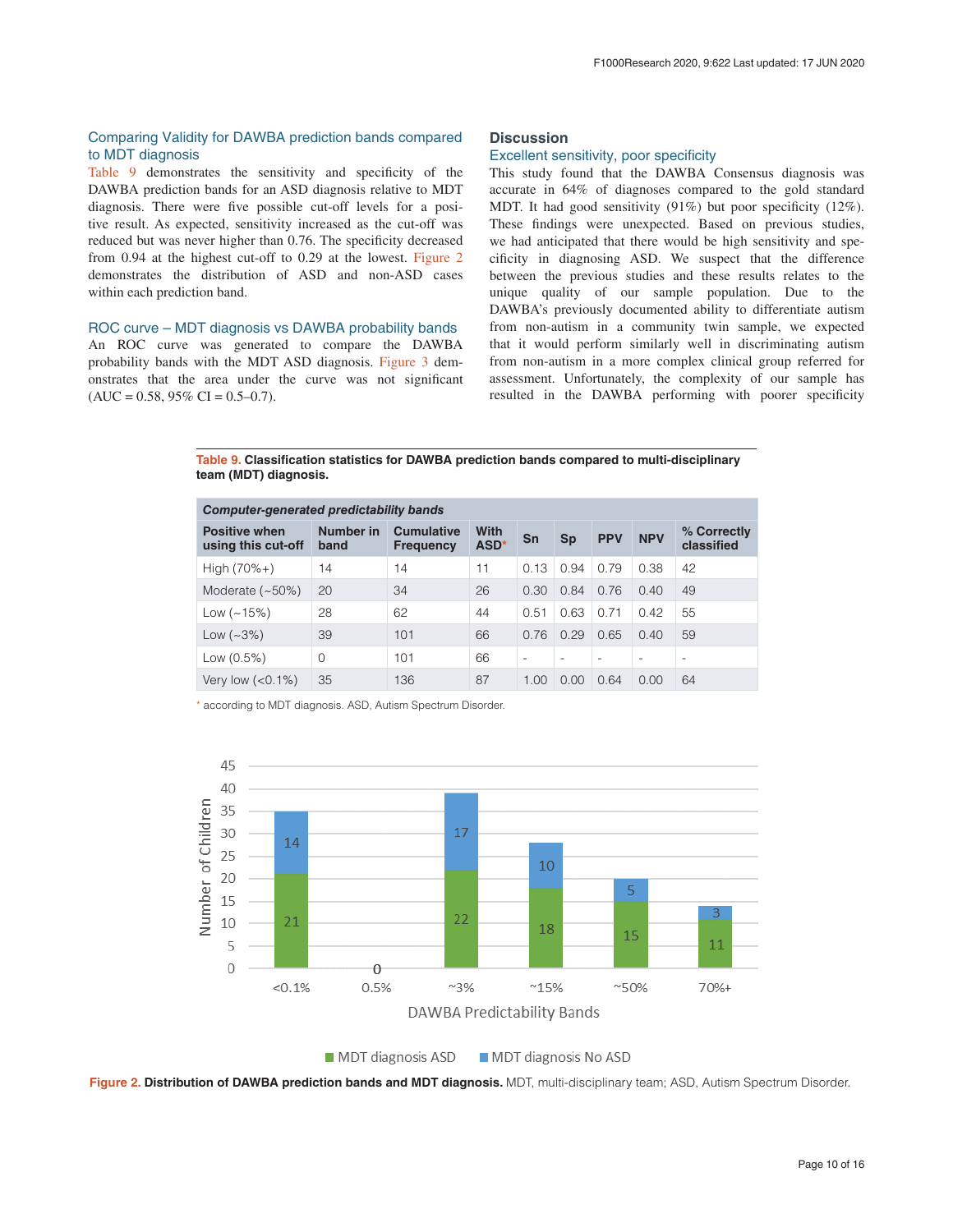<span id="page-10-0"></span>

Diagonal segments are produced by ties.

Figure 3. Receiver operative characteristic (ROC) curve of MDT diagnosis correlating with DAWBA probability bands. Area Under the Curve =  $0.58$  (p =  $0.13$  95% Cl =  $0.5 - 0.7$ ).

when using Consensus rating, and poor sensitivity when using computer prediction. There are several interesting findings from this study that may go towards explaining this phenomenon, to help understand the possible role for the DAWBA in future studies and/or clinical practice.

## Why the unexpected result? The SCDC population

One of the main factors to consider when interpreting the results of this study is the unique nature of the children who were referred to our clinic. The mixed sensitivity and specificity results appear disappointing in this sample, but the nature of this population means that the results cannot be generalised. It is possible that there was ascertainment bias in the DAWBA interview as many of the families attending this service were seeking a second opinion (and in some cases, a third opinion). This extended contact with services may have resulted in increased mental health literacy, which may have subsequently affected their answers. This could be suspected due to the very high number of positive Consensus clinical rater diagnoses that are based on reading open-text responses and the high SDQ scores in the cohort. In addition, the ADOS (a purely observational tool) was more differentiating between ASD and non-ASD than the 3di and DAWBA which rely, in part, on parent-report.

A study by Salisbury *et al*. has highlighted that parents may already be 'sensitised' to ASD behaviours in children referred to a subspecialty developmental clinic compared to children in a primary care clinic. This may result in increasing the sensitivity of the interview, but not reflect its true specificity ([Salisbury](#page-14-0) *et al*[., 2018](#page-14-0)). The study looked at how two screening tests performed in children between 16–48 months of age who were assessed in a subspecialty developmental clinic. The two screening tests were the Parent's Observations of Social Interactions (POSI) and the Modified Checklist for Autism in Toddlers (M-CHAT). This clinic had a high prevalence of ASD (61%) and because of the referral process, it was suggested that parents may then be more aware of the ASD symptoms and their significance, compared to parents in the general population [\(Salisbury](#page-14-0) *et al*., 2018). The high prevalence of ASD in our population with some generally very complex cases and parents' frequent encounter with clinicians are similar. It is possible that in a more general community sample referred for first assessment of suspected autism that the findings may differ.

Another feature of our sample was that many families were seeking a second opinion in looking for answers, which suggests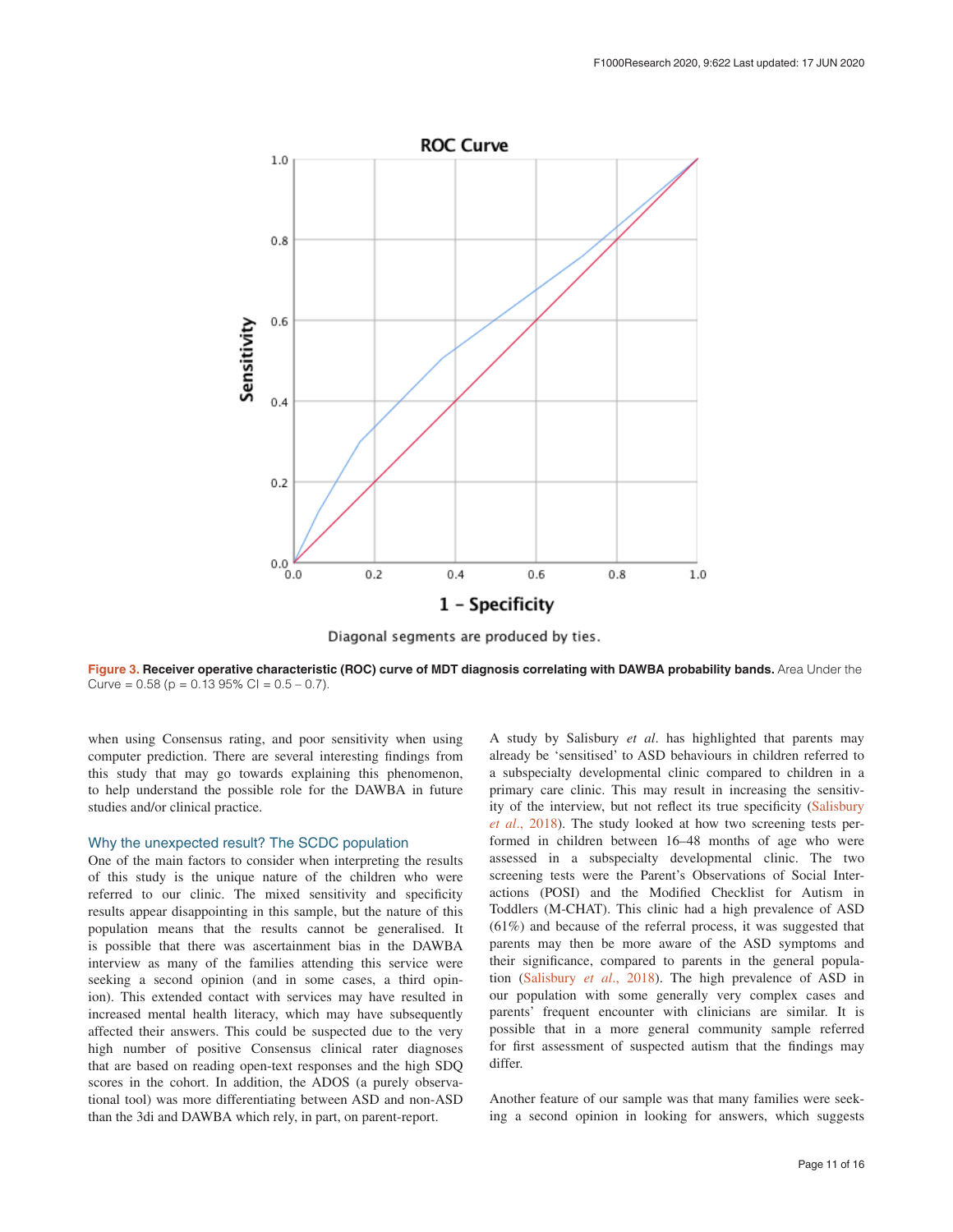a raised level of concern for autism. A study in Norway found that parents concerned about ASD are more likely to report behaviour that is consistent with ASD [\(Havdahl](#page-14-0) *et al*., 2017). The authors were concerned about the diagnostic validity of the ADI-R and ADOS in Europe. Despite multiple studies and a systematic review showing high agreement of combined ADOS and ADI-R for autism diagnosis [\(Kim & Lord 2012](#page-14-0), and [Falkmer](#page-13-0) *et al*., 2013, cited in [Havdahl](#page-14-0) *et al*., 2017), they were concerned the validity for both assessments were based on samples from subspecialty developmental clinics in the USA. Some studies had shown the ADI-R did not perform as well as the ADOS in a European population [\(Zander](#page-14-0) *et al*., 2015, and [de Bildt](#page-13-0) *et al*., 2015, cited in [Havdahl](#page-14-0) *et al*., 2017), and the authors wondered whether factors such differences in culture and parental awareness and reporting behaviour may be impacting this ([Havdahl](#page-14-0) *et al*., 2017). Therefore, they investigated a subsample of Norwegian children that were part of a larger birth cohort study who were referred to a developmental assessment clinic. They looked at how the ADI-R and ADOS performed, with a secondary measure to see whether parental concern and reporting-behaviour contributed to the assessment outcomes [\(Havdahl](#page-14-0) *et al*., 2017). This was done by dividing the sample into two groups: those children referred for possible delay, and those referred because parents were specifically concerned about possible ASD symptoms. The study demonstrated that there were higher scores on the ADI-R parent-report assessment when parents were worried about possible ASD, even independently of having a subsequent diagnosis of ASD. However, this did not affect the ADOS scores. While parents who were concerned about possible ASD were able to give examples of concerning features and symptoms ([Havdahl](#page-14-0) *et al*., [2017\)](#page-14-0), this raises the question about whether they answer parent-report questionnaires in a specific way. This could be either subconsciously or consciously, but may impact on the instrument's lower validity. By the time of referral to the SCDC, the parents of our sample population have already had one MDT assessment after referral from concerned primary care health professionals who may have already raised ASD concerns. Given the above findings, it is possible that this may be implicitly affecting the way in which the DAWBA interview was completed by parents in this cohort.

The high level of parental education in our cohort may also impact the health literacy of the SCDC population. There was a very high level of high school completion in both maternal and paternal education (>70% of parents in the ASD group, >80% of parents in the non-ASD group). Studies have shown that higher socioeconomic status increases the likelihood of ASD diagnosis ([King & Bearman, 2011](#page-14-0)) and that highly educated parents increases the likelihood of ASD being diagnosed earlier [\(Tek & Landa, 2012](#page-14-0); [Windham](#page-14-0) *et al*., 2011). This could be associated with better access to resources, but also more health literacy or increased recognition of symptoms. This tendency to recognise symptoms and access services may have influenced the way the DAWBAs were answered and interpreted in our cohort.

#### Referral pathway

The majority of referrals in this cohort came from paediatricians (64% in those with ASD and 67% in those without). Again, this highlights that paediatricians found these particular cases to be complex. Specifically, these children were seen by experienced paediatricians and MDTs who were uncertain and seeking clarification of diagnosis.

#### The low inter-rater reliability rate

The poor inter-rater reliability from this study compared to the previously excellent inter-rater reliability calculated, is quite a stark contrast. The two unique aspects of the DAWBA in this cohort are the clinical complexity of the sample as previously discussed, and the reduction in background information provided by this version of the DAWBA. The previously reported high inter-rater reliability was based on a research project called the IMAGINE ID (Intellectual Disability and Mental Health: Assessing the Genomic Impact on Neurodevelopment). It is a research study creating a database of a children with intellectual disability, and their genotypic and phenotypic information ([IMAGINE ID Study, 2018\)](#page-14-0). When rating the information provided in the DAWBA by the IMAGINE ID cohort, the background risk provided significant additional information to the clinical raters, which helped contextualise the DAWBA results. This information would also have been available to the clinicians completing the MDT assessment in the clinic but was not completed by our DAWBA participants. In their initial validation study, Goodman *et al*. highlighted that clinically rated assessments enhance validity. Open-text answers allow responders to clarify their answers, and any misunderstandings around the questions or any inappropriate assumptions on typical or normative behaviour can be recognised later through the lens of a clinical rater ([Goodman](#page-14-0) *et al*., 2000). This is supported by Breslau who has argued that the whole picture of a child's situation needs to be contextualised in order to better make a diagnosis ([Breslau, 1987](#page-13-0)). Future studies evaluating the DAWBA against clinical diagnosis should ensure that the background information is available to provide context and ensure validity of rating. This is particularly important in complex clinical populations.

#### The Strengths and Difficulties Questionnaire

The results of the Strengths and Difficulties Questionnaire show high scores and overlapping symptoms of emotional and behavioural problems between the two groups of children. The total difficulties score for both the ASD and non-ASD groups were three times higher than for the general population in the same age bracket, and children in the SCDC cohort were also nearly half as likely to have social skills. In addition, there was a significant level of conduct scores between the two groups, with levels at least three times higher than in the general population. These levels of difference raise questions about the profile of the children we assessed. It is possible that the challenge of conduct problems may be the reason for referral to this specialised clinic. It is also possible that increased conduct problems could be associated with undiagnosed psychiatric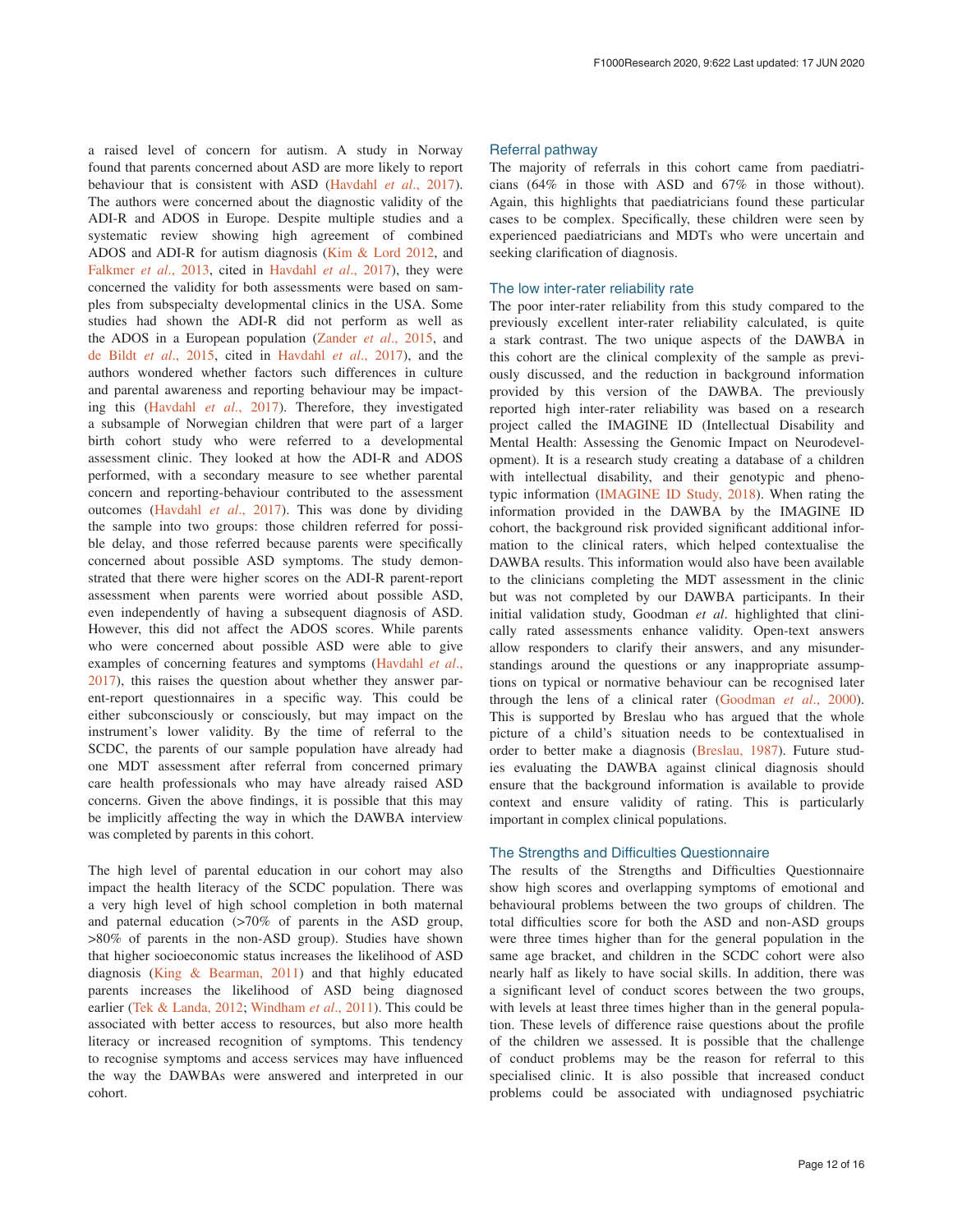disorder and difficult-to-manage behaviour. In addition, frustrations associated with communication problems and being misunderstood in the context of a challenging ASD diagnosis might also influence the type of population that completed the DAWBA. This is a patient group where other MDTs have had difficulty discriminating whether there was a positive ASD diagnosis, so in retrospect, expecting the DAWBA to successfully discriminate for ASD may have been an unreasonable expectation.

#### Comparison with ADI-Algorithm and ADOS

The results of this study in comparison to previous validation studies of the 3di and ADOS, highlight how the performance of both these assessments reflect the complexity of the SCDC population. The ADI-Algorithm and ADOS are well-validated and have been used consistently for their reliable performance. The validity study for the 3di found high sensitivity (100%) and high specificity (98%) (Skuse *et al*[., 2004\)](#page-14-0) while the shortened version showed a high sensitivity (90–96%) and high specificity (85–96%) [\(Santosh](#page-14-0) *et al*., 2009). Similarly, the ADOS has been demonstrated to have high validity with high sensitivity (94–100%) and moderate specificity (67–94%) (Lord *et al*[., 1994b\)](#page-14-0). Charman and Gotham have discussed this in their review that results of specific screening tests are very much dependent on the sample. Factors affecting the sample include autism prevalence, the distinct features of the population, such as their age and intellect, socioeconomic and family characteristics, such as parental education, and if the assessment occurs before or after a diagnostic encounter ([Charman &](#page-13-0) [Gotham, 2013](#page-13-0)). They also highlight that the characteristics of the sample and the reason for screening are the two issues that affect the performance of screening assessments and the scores used to identify positive cases ([Charman & Gotham,](#page-13-0) [2013\)](#page-13-0). This is discussed further in the limitations section below.

The results from this study confirm that in a complex clinical group, even previously well-validated diagnostic tools can be inaccurate unless used as part of a broader MDT assessment. This further reinforces the need for rigorous assessments despite the estimated costs, and pressures faced by service providers receiving increased referrals ([Galliver](#page-14-0) *et al*., 2017).

#### DAWBA prediction bands

The DAWBA prediction bands function as a guide for clinicians about the risk of conditions for each participant and are helpful if clinical raters have not assessed the DAWBA. In the study used to validate the DAWBA bands, researchers found that while there were similar numbers of suggested diagnoses between the DAWBA band algorithm group and of the clinical raters, there was disagreement between the raters and computergenerated diagnoses, which were not always closely associated [\(Goodman](#page-14-0) *et al*., 2010). The current study showed that no computer cut-off level had a good balance of sensitivity and specificity. The highest cut-off level had good specificity but poor sensitivity, but no level had particularly good sensitivity. The ROC curve has been used for diagnostic tests, with the area under the curve representing how accurate the test is in differentiating between those with and without the investigated

disorder ([Hajian-Tilaki, 2013](#page-14-0)). [Figure 3](#page-10-0) showed that the DAWBA probability bands were not accurate in predicting ASD when compared with the gold standard in this population. Therefore, the results represented in the ROC encapsulate the overall performance of the DAWBA that was confounded by the baseline high levels of ASD and atypical presentations of the sample population. It is possible however, that in other settings, using DAWBA prediction bands may have specific utility. For example, if wanting to screen for ASD, it is possible that the lowest cut-off may provide a sensitive enough screening tool in other samples. Similarly, if there is uncertainty about a diagnosis, meeting the highest cut-off level may be considered sufficiently specific to aid in confirming a diagnosis.

## The DAWBA as a possible screening measure for ASD clinics

It has been estimated that developmental assessments should have a sensitivity and specificity between 70–80% in order to be a good screening tool ([American Academy of Pediatrics](#page-13-0) [\(Committee on Children with Disabilities\), 2001\)](#page-13-0). Charman and Gotham highlight that a child who is not picked up on screening in the first assessment will be picked up on any further screening if it is done intermittently [\(Charman & Gotham,](#page-13-0) [2013\)](#page-13-0). Evidence for this is highlighted by the previously mentioned study of UK children referred to a developmental clinic, with assessments showing high sensitivity and low specificity for POSI and M-CHAT ([Salisbury](#page-14-0) *et al*., 2018). With a similar prevalence rate as our study sample (61%), the authors concluded that the low specificity was due to the clinic population, and that the tools need to be looked at in more primary care clinics [\(Salisbury](#page-14-0) *et al*., 2018). However, they also highlight that clinics need to prioritise whether to use high specificity or high sensitivity to capture those at risk, which is also influenced by the amount of follow-up available [\(Salisbury](#page-14-0) *et al*., [2018\)](#page-14-0). Service providers may need to consider this if using the DAWBA as a screening instrument and it would depend on the amount of resources that service providers have to provide follow up assessments.

In the initial validation study for the DAWBA, Goodman *et al*. predicted that the clinical rater diagnoses would be the most useful way to implement the DAWBA as a screening test to help services plan [\(Goodman](#page-14-0) *et al*., 2000). Already the DAWBA has been used in a study to confirm clinical diagnoses of ASD ([Bedford](#page-13-0) *et al*., 2017) and has been shown to have a high sensitivity and specificity of diagnosing ASD in a twin study population [\(McEwan & Brinkmann, 2000\)](#page-14-0). Its high sensitivity in what has been proven to be a highly complex and difficult-todiagnose clinical group, suggests that its performance in a general referral clinic could be feasible.

Charman and Gotham completed a review of screening assessments for prospective ASD diagnosis and found that these assessments are least helpful in tricky populations, where health providers need most assistance because the screening tests give less accurate results in these cases [\(Charman & Gotham,](#page-13-0) [2013\)](#page-13-0). They do recommend the use of screening instruments in clinics, but with specific attention to the sample characteristics.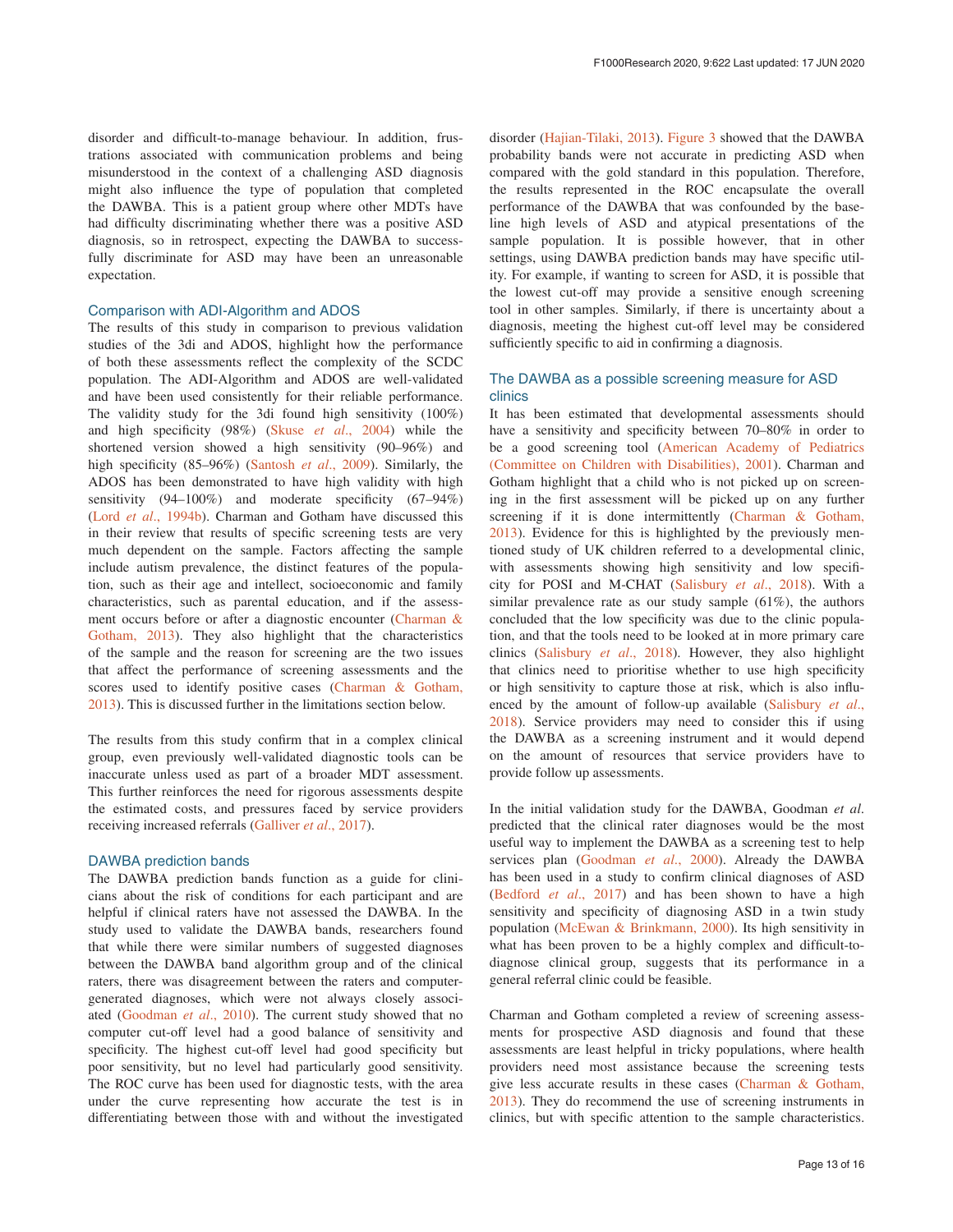<span id="page-13-0"></span>This supports the findings in this cohort that appears to contain many difficult cases, and therefore less likely to have accurate results in screening tests.

While the DAWBA as a screening test in a complex clinical population may be not be helpful, it may have a role as a diagnostic adjunct. As in previous validity studies showing that the DAWBA increased the diagnosis of comorbid disorders ([Goodman](#page-14-0) *et al*., 2000; Aebi *et al*., 2012), it is possible that the DAWBA assisted the SCDC MDT in diagnosing comorbidities. Or in differentiating ASD diagnosis from alternative diagnoses such ADHD and anxiety. This information was not available within the scope of the study and is unfortunately a limitation. However, the data collected as part of the DAWBA, could be useful for clinicians in making decisions about children referred for further assessment in future.

#### Limitations

Limitations of this study include a small sample size, retrospective nature of the study, lack of follow-up, sample participant characteristics, possible clinical rater bias and limited research in the area. A larger sample size in this study may reveal more subtle differences between the DAWBA results of the ASD and non-ASD groups, or more significant evidence of difference between the two groups. A larger sample size would also allow for subgroup analysis such as looking at whether levels of parental education or referral pathway contributed to any differences.

The unique characteristics of this sample mean that it is not a diverse population. There was a high prevalence of ASD in the sample. Also, a majority had high-functioning ASD and many were difficult to diagnose and requiring a second opinion. With a more diverse sample, the results could be more generalisable. The retrospective nature of the study is also another limitation as it may have introduced selection bias, and meant a lack of follow-up. Neurodevelopmental disorders evolve with time and diagnoses can become clearer as length of follow up time is increased. Follow-up of cases may have made diagnoses more accurate or certain and confirmed the presence or absence of comorbid disorders.

Lack of research in this area may also have impacted on the findings. The DAWBA has been validated across 17 psychopathologies but research has only been targeted at distinguishing between internalised and externalised disorders. There is a lack of focus on individual psychiatric diagnoses, with only one study to date considering ASD specifically ([McEwen](#page-14-0) *et al*., 2016). Finally, there may also be an element of bias in clinical raters. Other clinical raters might have different experiences and individual clinical biases that might make it harder to generalise the results of this study.

#### **Conclusions**

The DAWBA Consensus rating had excellent sensitivity and poor specificity in diagnosing ASD in a clinically complex referral population. These results, in such a unique population, may not be generalised to typical referral clinics. Therefore, the DAWBA may still have a role as a potential screening tool and diagnostic adjunct. Further study is required in a more general ASD referral community clinic.

#### **Data availability**

This validation study was conducted using data from patients who presented to the Social Communication Disorder Clinic at Great Ormond Street Hospital. While parents of patients gave permission for their data to be used for research, they did not consent to share this information publicly. This is in line with the recommendations by the Institutional Review Board and principle 9 of the Declaration of Helsinki. Those seeking access to the data should apply jointly to Prof. David Skuse of the Autism Families Study [\(d.skuse@ucl.ac.uk\)](mailto:d.skuse@ucl.ac.uk) and the GOSH/ICH Human Research Ethics Committee ([Research.Governance@](mailto:Research.Governance@gosh.nhs.uk) [gosh.nhs.uk\)](mailto:Research.Governance@gosh.nhs.uk). Following application, consideration by these bodies will be made for allowing access to a de-identified data file.

#### **References**

Aebi M, Kuhn C, Winkler Metzke C, *et al.*: **The use of the development and wellbeing assessment (DAWBA) in clinical practice: a randomized trial.** *Eur Child Adolesc Psychiatry.* 2012; **21**(10): 559–67. **[PubMed Abstract](http://www.ncbi.nlm.nih.gov/pubmed/22722664)** | **[Publisher Full Text](http://dx.doi.org/10.1007/s00787-012-0293-6)** | **[Free Full Text](http://www.ncbi.nlm.nih.gov/pmc/articles/3866649)**

Alyahri A, Goodman R: **The validation of the Arabic SDQ and DAWBA.** *East Mediterr Health J.* 2006; **12**(Suppl 2): S138–S146.

**[PubMed Abstract](http://www.ncbi.nlm.nih.gov/pubmed/17361685)**

American Academy of Pediatrics (Committee on Children with Disabilities): **Developmental surveillance and screening of infants and young children.** *Pediatrics.* 2001; **108**(1): 192–196.

**[PubMed Abstract](http://www.ncbi.nlm.nih.gov/pubmed/11433077)** | **[Publisher Full Text](http://dx.doi.org/10.1542/peds.108.1.192)**

American Psychiatric Association: **Diagnostic and Statistical Manual of Mental Disorders - Fifth Edition**. Washington DC, American Psychiatric Association. 2013. **[Reference Source](https://www.appi.org/diagnostic_and_statistical_manual_of_mental_disorders_dsm-5_fifth_edition)**

Bedford R, Gliga T, Shephard E, *et al.*: **Neurocognitive and observational markers: prediction of autism spectrum disorder from infancy to mid-childhood.** *Molecular Autism.* 2017; **8**: 49. **[PubMed Abstract](http://www.ncbi.nlm.nih.gov/pubmed/29018511)** | **[Publisher Full Text](http://dx.doi.org/10.1186/s13229-017-0167-3)** | **[Free Full Text](http://www.ncbi.nlm.nih.gov/pmc/articles/5610446)**

Breslau N: **Inquiring about the bizarre: false positives in Diagnostic Interview Schedule for Children (DISC) ascertainment of obsessions, compulsions, and**  **psychotic symptoms.** *J Am Acad Child Adolesc Psychiatry.* 1987; **26**(5): 639–644. **[PubMed Abstract](http://www.ncbi.nlm.nih.gov/pubmed/3667492)** | **[Publisher Full Text](http://dx.doi.org/10.1097/00004583-198709000-00005)**

Brett D, Warnell F, Mcconachie H, *et al.*: **Factors Affecting Age at ASD Diagnosis in UK: No Evidence that Diagnosis Age has Decreased Between 2004 and 2014.** *J Autism Dev Disord.* 2016; **46**(6): 1974–1984.

**[PubMed Abstract](http://www.ncbi.nlm.nih.gov/pubmed/27032954)** | **[Publisher Full Text](http://dx.doi.org/10.1007/s10803-016-2716-6)** | **[Free Full Text](http://www.ncbi.nlm.nih.gov/pmc/articles/4860193)**

Charman T, Gotham K: **Measurement issues: Screening and diagnostic instruments for autism spectrum disorders - lessons from research and practice.** *Child Adolesc Ment Health.* 2013; **18**(1): 52–63. **[PubMed Abstract](http://www.ncbi.nlm.nih.gov/pubmed/23539140)** | **[Publisher Full Text](http://dx.doi.org/10.1111/j.1475-3588.2012.00664.x)** | **[Free Full Text](http://www.ncbi.nlm.nih.gov/pmc/articles/3607539)**

de Bildt A, Sytema S, Zander E, *et al.*: **Autism Diagnostic Interview-Revised (ADI-R) algorithms for toddlers and young preschoolers: Application in a non-US sample of 1,104 children.** *J Autism Dev Disord.* 2015; **45**(7): 2076–2091. **[PubMed Abstract](http://www.ncbi.nlm.nih.gov/pubmed/25682078)** | **[Publisher Full Text](http://dx.doi.org/10.1007/s10803-015-2372-2)** | **[Free Full Text](http://www.ncbi.nlm.nih.gov/pmc/articles/4471312)**

Department for Education (UK): **Special educational needs in England: January 2017.** Additional Tables: SFR37/2017. 2017. **[Reference Source](https://www.gov.uk/government/statistics/special-educational-needs-in-england-january-2017)**

Dreaper J: **Autism diagnoses 'could be reduced under NHS plan'.** 2017. **[Reference Source](https://www.bbc.com/news/health-40058482)**

Falkmer T, Anderson K, Falkmer M, *et al.*: **Diagnostic procedures in autism**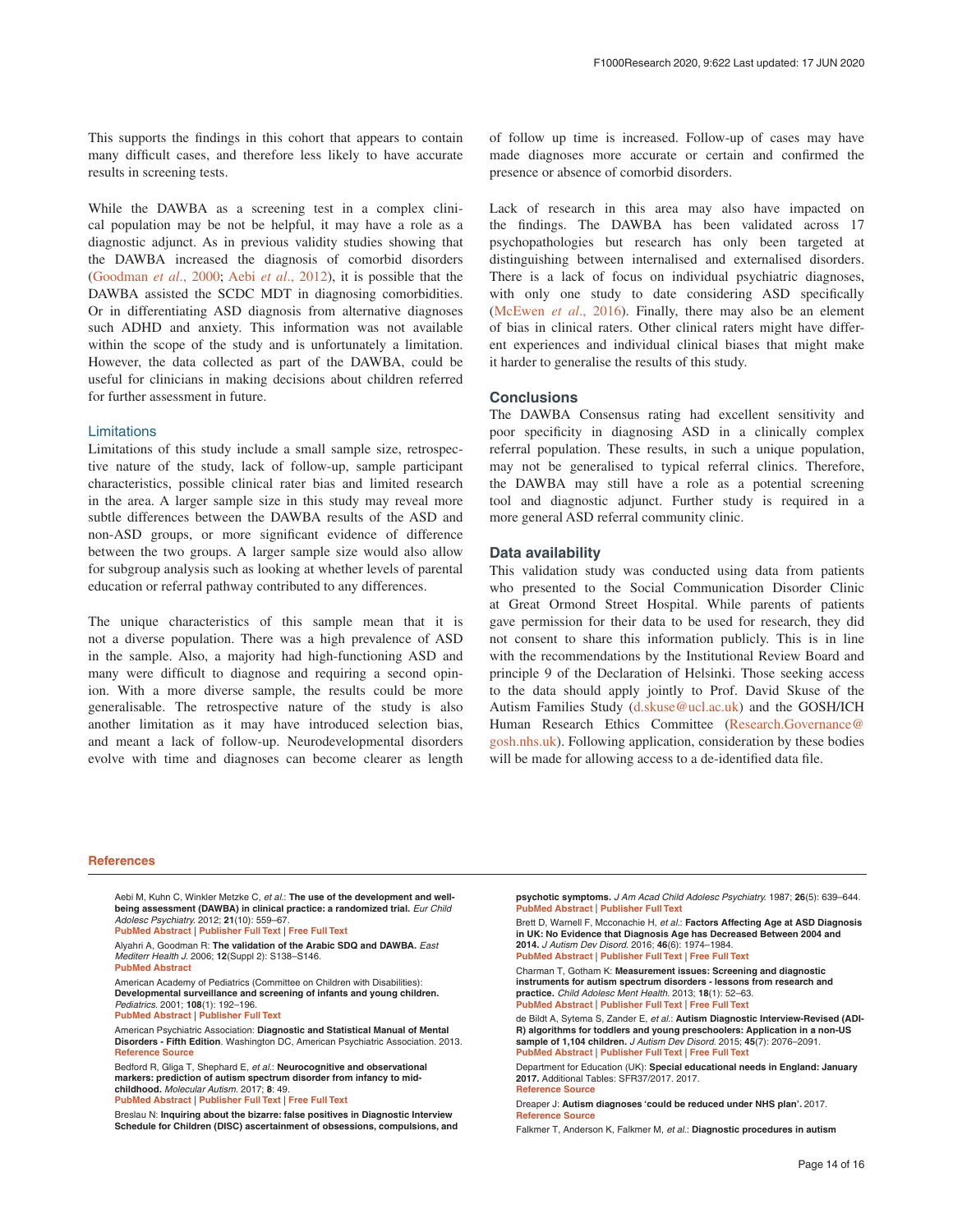<span id="page-14-0"></span>**spectrum disorders: a systematic literature review.** *Eur Child Adolesc Psychiatry.* 2013; **22**(6): 329–340.

**[PubMed Abstract](http://www.ncbi.nlm.nih.gov/pubmed/23322184)** | **[Publisher Full Text](http://dx.doi.org/10.1007/s00787-013-0375-0)**

Fleitlich-Bilyk B, Goodman R: **Prevalence of child and adolescent psychiatric disorders in southeast Brazil.** *J Am Acad Child Adolesc Psychiatry.* 2004; **43**(6): 727–34.

**[PubMed Abstract](http://www.ncbi.nlm.nih.gov/pubmed/15167089)** | **[Publisher Full Text](http://dx.doi.org/10.1097/01.chi.0000120021.14101.ca)**

Ford T, Goodman A, Meltzer H: **The British Child and Adolescent Mental Health Survey 1999: the prevalence of DSM IV disorders.** *J Am Acad Child Adolesc Psychiatry.* 2003; **42**(10): 1203–1211.

**[PubMed Abstract](http://www.ncbi.nlm.nih.gov/pubmed/14560170)** | **[Publisher Full Text](http://dx.doi.org/10.1097/00004583-200310000-00011)**

Galliver M, Gowling E, Farr W, *et al.*: **Cost of assessing a child for possible autism spectrum disorder? An observational study of current practice in child development centres in the UK.** *BMJ Paediatrics Open.* 2017; **1**(1): e000052. **[PubMed Abstract](http://www.ncbi.nlm.nih.gov/pubmed/29637106)** | **[Publisher Full Text](http://dx.doi.org/10.1136/bmjpo-2017-000052)** | **[Free Full Text](http://www.ncbi.nlm.nih.gov/pmc/articles/5862208)**

Gilbert R, Logan S, Moyer V, *et al.*: **Assessing diagnostic and screening tests: Part 1. Concepts.** *West J Med.* 2001; **174**(6): 405–9. **[PubMed Abstract](http://www.ncbi.nlm.nih.gov/pubmed/11381009)** | **[Publisher Full Text](http://dx.doi.org/10.1136/ewjm.174.6.405)** | **[Free Full Text](http://www.ncbi.nlm.nih.gov/pmc/articles/1071430)**

Goodman A, Heiervang E, Collishaw S, *et al.*: **The 'DAWBA bands' as an orderedcategorical measure of child mental health: description and validation in British and Norwegian samples.** *Soc Psychiatry Psychiatric Epidemiology.* 2010; **46**(6): 521–532.

**[PubMed Abstract](http://www.ncbi.nlm.nih.gov/pubmed/20376427)** | **[Publisher Full Text](http://dx.doi.org/10.1007/s00127-010-0219-x)**

Goodman R: **Scoring instructions for SDQs for 4-17 year olds, completed by parents, teachers or self-report**. United Kingdom: youthinmind. 2018. **[Reference Source](https://www.ehcap.co.uk/content/sites/ehcap/uploads/NewsDocuments/236/SDQEnglishUK4-17scoring-1.PDF)**

Goodman R, Ford T, Richards H, *et al.*: **The development and well-being assessment: description and initial validation of an integrated assessment of child and adolescent psychopathology.** *J Child Psychol Psychiatry.* 2000; **41**(5): 645–655. **[PubMed Abstract](http://www.ncbi.nlm.nih.gov/pubmed/10946756)**

Great Ormond Street Hospital for Children NHS: Research [Online]. London, U.K.: Great Ormond Street Hospital for Children. 2020. **[Reference Source](https://www.gosh.nhs.uk/medical-information/clinical-specialties/child-and-adolescent-mental-health-services-camhs-information-parents-and-visitors-new/national-centre-high-functioning-autism/research)**

Hajian-Tilaki K: **Receiver Operating Characterstic (ROC) Curve Analysis for Medical Diagnostic Test Evaluation.** *Caspian J Intern Med.* 2013; **4**(2): 627–635. **[PubMed Abstract](http://www.ncbi.nlm.nih.gov/pubmed/24009950)** | **[Free Full Text](http://www.ncbi.nlm.nih.gov/pmc/articles/PMC3755824)**

Havdahl KA, Bishop SL, Surén P, *et al.*: **The influence of parental concern on the utility of auitsm diagnostic instruments.** *Autism Res.* 2017; **10**(10): 1672–1686. **[PubMed Abstract](http://www.ncbi.nlm.nih.gov/pubmed/28639396)** | **[Publisher Full Text](http://dx.doi.org/10.1002/aur.1817)**

Heiervang E, Stormark KM, Lundervold AJ, *et al.*: **Psychiatric disorders in Norwegian 8- to 10-year-olds: an epidemiological survey of prevalence, risk factors, and service use.** *J Am Acad Child Adolesc Psychiatry.* 2007; **46**(4): 438– 447.

#### **[PubMed Abstract](http://www.ncbi.nlm.nih.gov/pubmed/17420678)** | **[Publisher Full Text](http://dx.doi.org/10.1097/chi.0b013e31803062bf)**

IBM Corp: **IBM SPSS Statistics for Windows**. 25.0 ed. Armonl, NY: IBM Corp. 2017.

**[Reference Source](https://www.ibm.com/support/pages/how-cite-ibm-spss-statistics-or-earlier-versions-spss)**

Imagine id study: **Intellectual Disability and Mental Health: Assessing Genomic Impact on Neurodevelopment - Report on Progress: February 2017 to February 2018**. London, United Kingdom: Institute of Child Health: University College London. 2018

**[Reference Source](https://gtr.ukri.org/projects?ref=MR/N022572/1)**

Kim SH, Lord C: **Combining information from multiple sources fot he diagnosis of autism spectrum disorders for toddlers and preschoolers from 12 to 47 months of age.** *J Child Psychol Psychiatry.* 2012; **53**(2): 143–151. **[PubMed Abstract](http://www.ncbi.nlm.nih.gov/pubmed/21883205)** | **[Publisher Full Text](http://dx.doi.org/10.1111/j.1469-7610.2011.02458.x)** | **[Free Full Text](http://www.ncbi.nlm.nih.gov/pmc/articles/3235227)**

King M, Bearman P: **Socioeconomic Status and the Increased Prevalence of Autism in California.** *Am Sociol Rev.* 2011; **76**(2): 320–346. **[PubMed Abstract](http://www.ncbi.nlm.nih.gov/pubmed/21547238)** | **[Publisher Full Text](http://dx.doi.org/10.1177/0003122411399389)** | **[Free Full Text](http://www.ncbi.nlm.nih.gov/pmc/articles/3086778)**

Lord C, Risi S, Lambrecht L, *et al.*: **The Autism Diagnostic Observation Schedule-Generic: A standard measure of social and communication deficitis associate with the spectrum of autism.** *Journal of Autism and Developmental Disorders.* 2000; **30**(3): 205–223.

**[PubMed Abstract](http://www.ncbi.nlm.nih.gov/pubmed/11055457)** | **[Publisher Full Text](http://dx.doi.org/10.1023/A:1005592401947)**

Lord C, Rutter M, Le Couteur A: **Autism diagnostic interview-revised: A revised version of a diagnostic interview for caregivers of individuals with possible pervasive developmental disorders.** *J Autism Dev Disord.* 1994a; **24**(5): 659–685. **[PubMed Abstract](http://www.ncbi.nlm.nih.gov/pubmed/7814313)** | **[Publisher Full Text](http://dx.doi.org/10.1007/BF02172145)**

Lord C, Rutter M, Le Couteur A: **The Autism Diagnostic Interview-Revised: A Revised version of a diagnostic interview for caregivers of individuals with possible pervasive developmental disorders.** *J Autism Dev Disord.* 1994b; **24**(5): 659–685.

**[PubMed Abstract](http://www.ncbi.nlm.nih.gov/pubmed/7814313)** | **[Publisher Full Text](http://dx.doi.org/10.1007/BF02172145)**

Mannion A, Leader G: **Comorbidity in autism spectrum disorder: A literature review.** *Research in Autism Spectrum Disorders.* 2013; **7**(12): 1595–1616. **[Publisher Full Text](http://dx.doi.org/10.1016/j.rasd.2013.09.006)**

Mcewan IJ, Brinkmann AO: **Androgen Physiology: Receptor and Metabolic Disorders.** De Groot LJ, Chrousos G, Dungan K, Grossman A, Hershman JM, Koch C, Korbonits M, Mclachlan R, New M, Purnell J, Rebar R, Singer F, Vinik A. (eds.) *Endotext*. South Dartmouth MA: MDText.com, Inc. 2000. **[PubMed Abstract](http://www.ncbi.nlm.nih.gov/pubmed/25905257)**

Mcewen FS, Stewart CS, Colvert E, *et al.*: **Diagnosing autism spectrum disorder in community settings using the Development and Well-Being Assessment: validation in a UK population-based twin sample.** *J Child Psychol Psychiatry.* 2016; **57**(2): 161–170.

#### **[PubMed Abstract](http://www.ncbi.nlm.nih.gov/pubmed/26174111)** | **[Publisher Full Text](http://dx.doi.org/10.1111/jcpp.12447)** | **[Free Full Text](http://www.ncbi.nlm.nih.gov/pmc/articles/4949990)**

Meltzer H, Gatward R, Goodman R, *et al.*: **Mental health of children and adolescents in Great Britain.** London: The Stationery Office: Social Survey Division of the Office for National Statistics on behalf of the Department of Health, the Scottish Health Executive and the National Assembly for Wales. 2000. **[Publisher Full Text](http://dx.doi.org/10.1080/0954026021000046155)**

Meltzer H, Gatward R, Goodman R, *et al.*: **Mental health of children and adolescents in Great Britain.** *Int Rev Psychiatry.* 2003; **15**(1–2): 185–187. **[PubMed Abstract](http://www.ncbi.nlm.nih.gov/pubmed/12745331)** | **[Publisher Full Text](http://dx.doi.org/10.1080/0954026021000046155)**

Mullick M, Goodman R: **The prevalence of psychiatric disorders among 5-10 year olds in rural, urban and slum areas in Bangladesh: an exploratory study.** *Soc Psychiatry Psychiatr Epidemiol.* 2005; **40**(8): 663–71. **[PubMed Abstract](http://www.ncbi.nlm.nih.gov/pubmed/16091858)** | **[Publisher Full Text](http://dx.doi.org/10.1007/s00127-005-0939-5)**

NICE: **Autism Diagnosis in children and young people: Recognition, referral and diagnosis of children and young people on the autism spectrum.**2011. Clinical Guidance 128. London: National Institute for Health and Care Excellence. **[PubMed Abstract](http://www.ncbi.nlm.nih.gov/pubmed/22624178)**

Oosterling I, Roos S, de Bildt A, *et al.*: **Improved Diagnostic Validity of the ADOS Revised Algorithms: A Replication Study in an Independent Sample.** *J Autism Dev Disord.* 2010; **40**(6): 689–703.

#### **[PubMed Abstract](http://www.ncbi.nlm.nih.gov/pubmed/20148299)** | **[Publisher Full Text](http://dx.doi.org/10.1007/s10803-009-0915-0)** | **[Free Full Text](http://www.ncbi.nlm.nih.gov/pmc/articles/2864898)**

Salisbury L, Nyce J, Charles D, *et al.*: **Sensitivity and Specificity of 2 Autism Screeners Among Referred Children Between 16 and 48 Months of Age.** *J Dev Behav Pediatr.* 2018; **39**(3): 254–258.

**[PubMed Abstract](http://www.ncbi.nlm.nih.gov/pubmed/29570569)** | **[Publisher Full Text](http://dx.doi.org/10.1097/DBP.0000000000000537)**

Santosh P, Mandy W, Puura K, *et al.*: **The construction and validation of a short form of the developmental, diagnostic and dimensional interview.** *European Child and Adolescent Psychiatry.* 2009; **18**(8): 521–524. **[PubMed Abstract](http://www.ncbi.nlm.nih.gov/pubmed/19263189)** | **[Publisher Full Text](http://dx.doi.org/10.1007/s00787-009-0004-0)**

Simonoff E, Pickles A, Charman T, *et al.*: **Psychiatric disorders in children with autism spectrum disorders: prevalence, comorbidity, and associated factors in a population-derived sample.** *J Am Acad Child Adolesc Psychiatry.* 2008; **47**(8): 921–929.

#### **[PubMed Abstract](http://www.ncbi.nlm.nih.gov/pubmed/18645422)** | **[Publisher Full Text](http://dx.doi.org/10.1097/CHI.0b013e318179964f)**

Skuse D, Warrington R, Bishop D, *et al.*: **The developmental, dimensional and diagnostic interview (3di): A novel computerized assessment for autism spectrum disorders.** *J Am Acad Child Adolesc Psychiatry.* 2004; **43**(5): 548–558.

#### **[PubMed Abstract](http://www.ncbi.nlm.nih.gov/pubmed/15100561)** | **[Publisher Full Text](http://dx.doi.org/10.1097/00004583-200405000-00008)**

Soke G, Maenner M, Christensen D, *et al.*: **Prevalence of Co-occurring Medical and Behavioral Conditions/Symptoms Among 4- and 8-Year-)ld Children with Autism Spectrum Disorder in Selected Areas of the United States in 2010.** *J Autism Dev Disord.* 2018; **48**(8): 2663–2676.

**[PubMed Abstract](http://www.ncbi.nlm.nih.gov/pubmed/29524016)** | **[Publisher Full Text](http://dx.doi.org/10.1007/s10803-018-3521-1)** | **[Free Full Text](http://www.ncbi.nlm.nih.gov/pmc/articles/6041136)**

Tek S, Landa R: **Differences in Autism Symptoms between Minority and Non-Minority Todders.** *J Autism Dev Disord.* 2012; **42**(9): 1967–1973. **[PubMed Abstract](http://www.ncbi.nlm.nih.gov/pubmed/22271196)** | **[Publisher Full Text](http://dx.doi.org/10.1007/s10803-012-1445-8)** | **[Free Full Text](http://www.ncbi.nlm.nih.gov/pmc/articles/3402594)**

The UK National Screening Committee: **Chapter Two: Definitions and Classifications of Population Screening Programmes. First Report of the National Screening Committee.** London: Department of Health. 1998. **[Reference Source](https://journals.sagepub.com/doi/pdf/10.1136/jms.5.4.169)**

Wilson J, Jungner G: **Principles and practice of screening for disease**. 1968. **[Reference Source](http://apps.who.int/iris/bitstream/10665/37650/17/WHO_PHP_ 34.pdf)**

Windham G, Anderson M, Croen L, *et al.*: **Birth Prevalence of Autism Spectrum Disorders in the San Francisco Bay Area by Demographic and Ascertainment Source Characteristics.** *J Autism Dev Disord.* 2011; **41**(10): 1362–72. **[PubMed Abstract](http://www.ncbi.nlm.nih.gov/pubmed/21264681)** | **[Publisher Full Text](http://dx.doi.org/10.1007/s10803-010-1160-2)**

Zander E, Sturm H, Bolte S: **The added value of the combined use of the Autism Diagnostic Interview-Revised and the Autism Diagnostic Observation Schedule: Diagnostic validity in a clinical Swedish sample of toddlers and young preschoolers.** *Autism.* 2015; **19**(2): 187–199. **[PubMed Abstract](http://www.ncbi.nlm.nih.gov/pubmed/24413849)** | **[Publisher Full Text](http://dx.doi.org/10.1177/1362361313516199)**